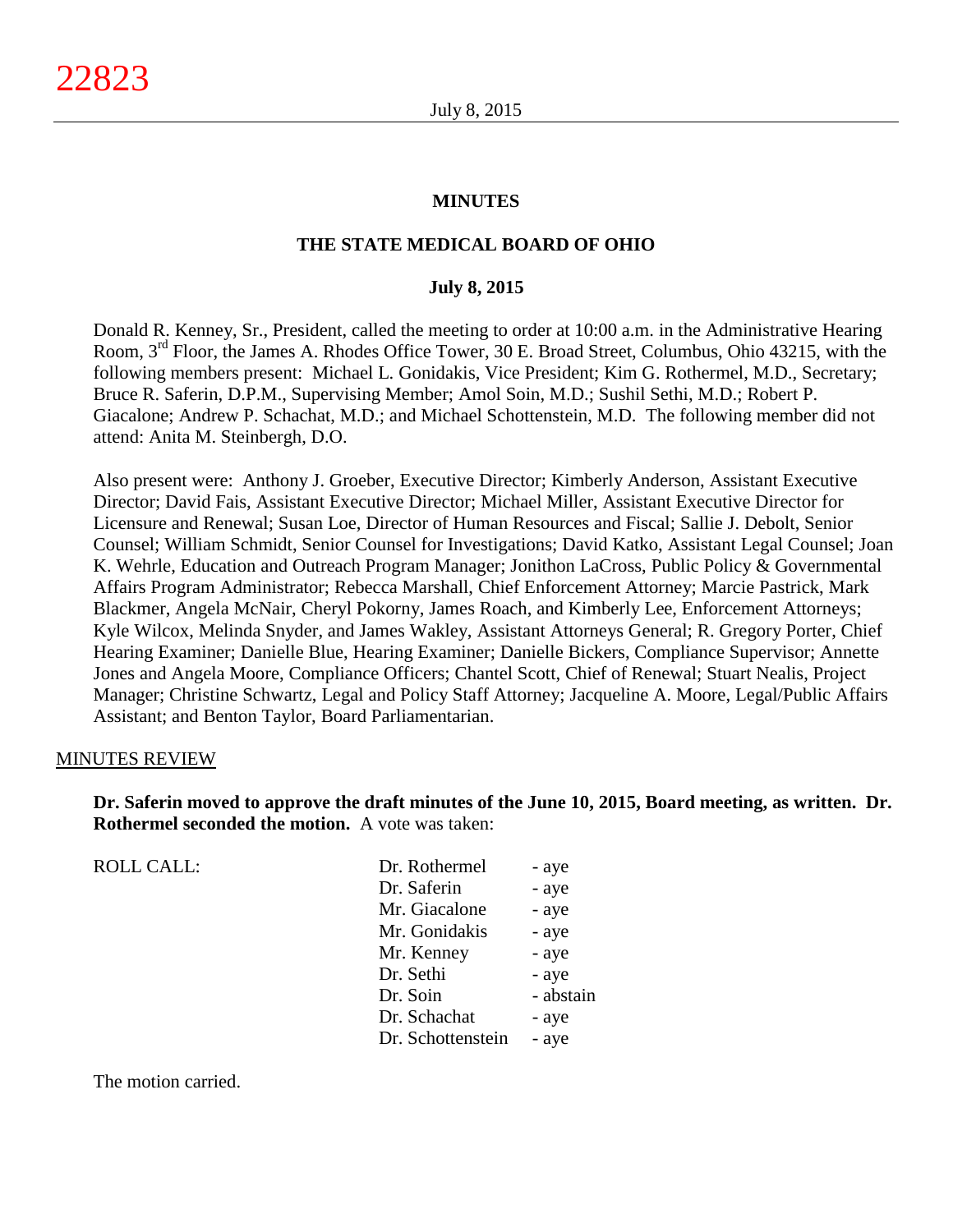#### APPLICANTS FOR LICENSURE

**Dr. Saferin moved to approve for licensure, contingent upon all requested documents being received and approved in accordance with licensure protocols, the acupuncturist applicants listed in Exhibit "A," the anesthesiologist assistant applicants listed in Exhibit "B," the genetic counselor applicants listed in Exhibit "C," the massage therapist applicants listed in Exhibit "D," the physician assistant applicants listed in Exhibit "E," and the physician applicants listed in Exhibit "F" Dr. Sethi seconded the motion.** A vote was taken:

| <b>ROLL CALL:</b> | Dr. Rothermel     | - aye |
|-------------------|-------------------|-------|
|                   | Dr. Saferin       | - aye |
|                   | Mr. Giacalone     | - aye |
|                   | Mr. Gonidakis     | - aye |
|                   | Mr. Kenney        | - aye |
|                   | Dr. Sethi         | - aye |
|                   | Dr. Soin          | - aye |
|                   | Dr. Schachat      | - aye |
|                   | Dr. Schottenstein | - aye |
|                   |                   |       |

The motion carried.

## REPORTS AND RECOMMENDATIONS

Mr. Kenney announced that the Board would now consider the Reports and Recommendations appearing on its agenda.

Mr. Kenney asked whether each member of the Board had received, read and considered the hearing records, the Findings of Fact, Conclusions of Law, Proposed Orders, and any objections filed in the matters of: Syed Jawed Akhtar-Zaidi, M.D.; Andrew John Beistel, D.O.; Stranton Browning, Jr.; John E. Ratliff, D.O.; Florencia A. Riel-Guzman, M.D.; and Sergei Shushunov, M.D.

A roll call was taken:

 $ROLL CALL$ :

| Dr. Rothermel     | - aye |
|-------------------|-------|
| Dr. Saferin       | - aye |
| Mr. Giacalone     | - aye |
| Mr. Gonidakis     | - aye |
| Mr. Kenney        | - aye |
| Dr. Sethi         | - aye |
| Dr. Soin          | - aye |
| Dr. Schachat      | - aye |
| Dr. Schottenstein | - aye |

Mr. Kenney asked whether each member of the Board understands that the disciplinary guidelines do not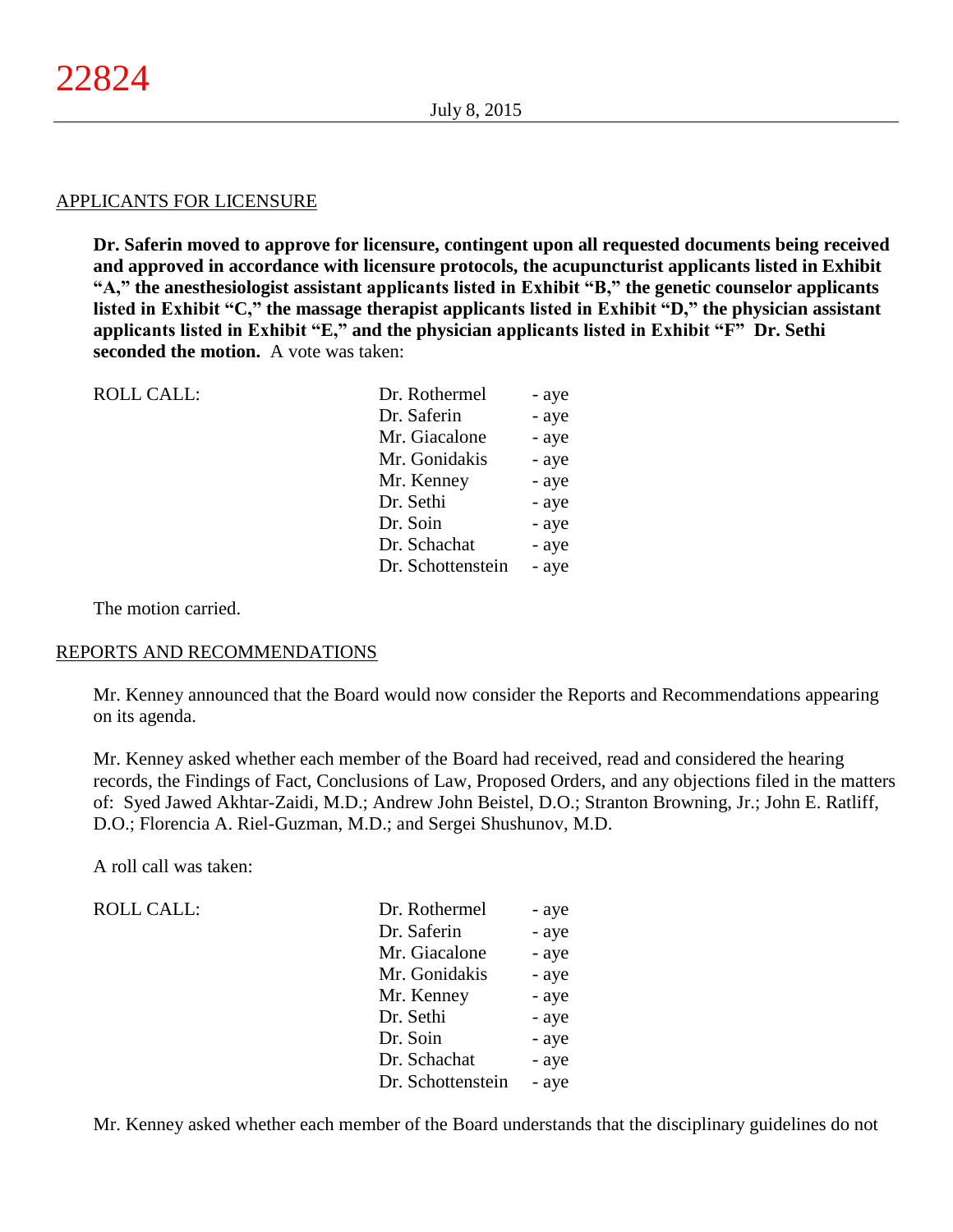limit any sanction to be imposed, and that the range of sanctions available in each matter runs from dismissal to permanent revocation. A roll call was taken:

ROLL CALL:

| Dr. Rothermel     | - aye |
|-------------------|-------|
| Dr. Saferin       | - aye |
| Mr. Giacalone     | - aye |
| Mr. Gonidakis     | - aye |
| Mr. Kenney        | - aye |
| Dr. Sethi         | - aye |
| Dr. Soin          | - aye |
| Dr. Schachat      | - aye |
| Dr. Schottenstein | - aye |
|                   |       |

Mr. Kenney noted that, in accordance with the provision in section 4731.22(F)(2), Ohio Revised Code, specifying that no member of the Board who supervises the investigation of a case shall participate in further adjudication of the case, the Secretary and Supervising Member must abstain from further participation in the adjudication of any disciplinary matters. In the matters before the Board today, Dr. Rothermel served as Secretary and Dr. Saferin served as Supervising Member.

Mr. Kenney reminded all parties that no oral motions may be made during these proceedings.

The original Reports and Recommendations shall be maintained in the exhibits section of this Journal.

## RESPONDENT ADDRESSES TO THE BOARD

Mr. Kenney stated that requests to address the Board have been timely filed on behalf of Dr. Beistel and Dr. Riel-Guzman. Ms. Anderson stated that Mr. Browning, who did not file a request to address, is present at today's meeting and has asked permission to address the Board.

**Mr. Gonidakis moved to grant Mr. Browning's request to address the Board. Dr. Sethi seconded the motion.** A vote was taken:

ROLL CALL:

| Dr. Rothermel     | - abstain |
|-------------------|-----------|
| Dr. Saferin       | - abstain |
| Mr. Giacalone     | - aye     |
| Mr. Gonidakis     | - aye     |
| Mr. Kenney        | - aye     |
| Dr. Sethi         | - aye     |
| Dr. Soin          | - aye     |
| Dr. Schachat      | - aye     |
| Dr. Schottenstein | - aye     |
|                   |           |

The motion carried.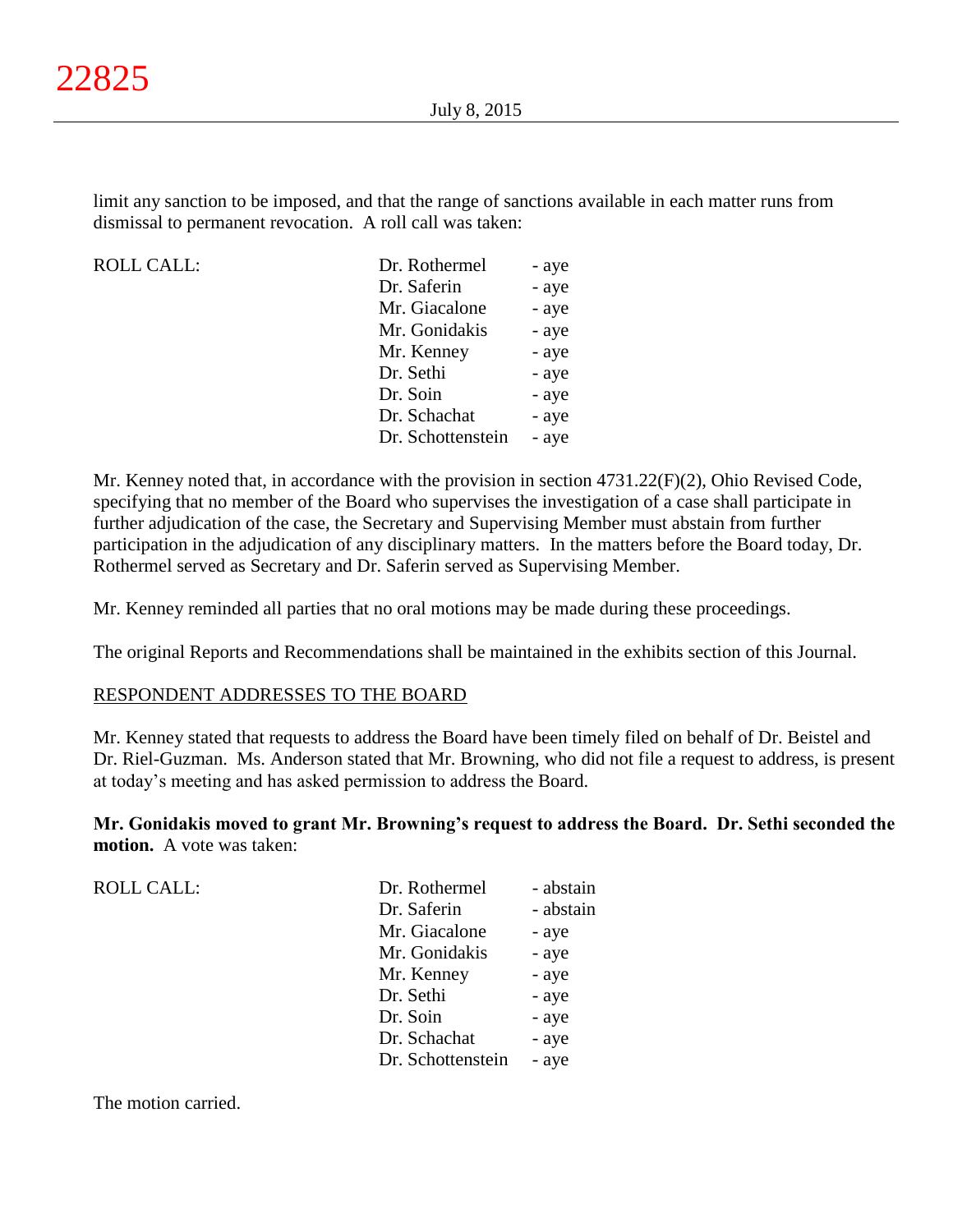# STRANTON BROWNING, JR.

Mr. Kenney stated that five minutes will be allowed for Mr. Browning's address to the Board.

Mr. Browning stated that his opportunity to practice as a massage therapist is very important to him and his family. Mr. Browning stated that he had attended massage therapy school while working two jobs in order to continue his education. Mr. Browning stated that it has been many years since he has been in any kind of trouble and he felt that he should not be denied a massage therapy license because of events that occurred fifteen years ago. Mr. Browning stated that he has four children including an adopted child and he needs a massage therapy license in order to move forward in something he loves to do.

Mr. Kenney asked if the Assistant Attorney General would like to respond. Mr. Wilcox stated that he did not wish to make a response.

# FLORENCIA A. RIEL-GUZMAN, M.D.

Mr. Kenney stated that five minutes will be allowed for Dr. Riel-Guzman's address to the Board.

Dr. Riel-Guzman was represented by her attorney, James McGovern.

Mr. McGovern stated that Dr. Riel-Guzman, who was unable to attend today's proceedings, has asked him to read a letter to the Board:

Dear State Medical Board Members: I, Florencia R. Guzman, aged 74, have been in medical practice for 40 years. Before these violations I did not have any blemishes on my career. I respectfully request your mercy in sanctioning me for the violations that I have committed. I've always strived to be very compassionate and very aware of my patients' safety and satisfaction. I have always tried to do the right thing. Along those lines, I never intended to defy the Board's laws and rules. I deeply regeret and apologize for my mistakes. I stopped doing the i-Lipo after the inspection and I have more recetnly stopped doing all laser procedures. This process has impacted me tremendously. I want to move forward. My plea to the Board is to please grant me, at this age and at this stage of my long career, the favor of putting this solitary incident behnd me so that I can continue serving my core group of patients. Thank you for your kindest consideration, Florencia R. Guzman, M.D.

Mr. McGovern noted that the core group of patients to which Dr. Riel-Guzman referred is, in fact, obstetrical patients.

Mr. Kenney asked if the Assistant Attorney General would like to respond. Mr. Wilcox stated that he would like to respond.

Mr. Wilcox stated that Dr. Riel-Guzman is the sole person responsible for her medical practice, including the hiring and oversight of her office staff. Mr. Wilcox stated that Dr. Riel-Guzman failed to know that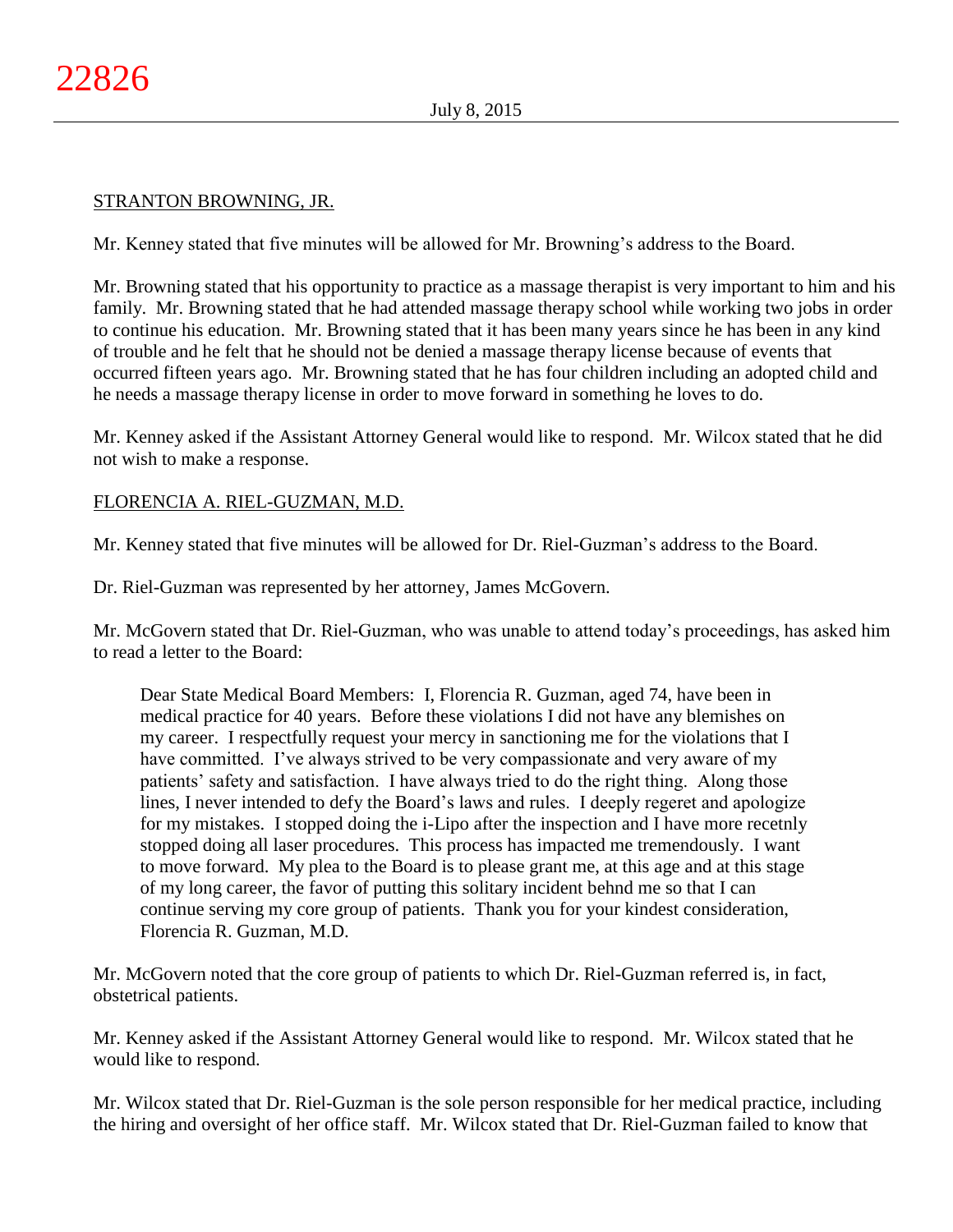Mary Caudill-Hall, who was working in her office as a nurse, did not have a nursing license. Mr. Wilcox noted that it is very simple to go to the website of the Ohio Board of Nursing and verify a license. Since Ms. Caudill-Hall was not a licensed nurse, Dr. Riel-Guzman was not allowed to delegate the task of hair removal to her. Mr. Wilcox also stated that Ms. Caudill-Hall should not have used the i-Lipo laser machine, which is a light-based medical device and can only be used by a physician under the Board's rules.

Mr. Wilcox stated that Dr. Riel-Guzman was called into a meeting in September 2011 to discuss these procedures and the Board's rules with Dr. Talmage, who was the Medical Board's Secretary at that time, and members of the Medical Board staff. Dr. Riel-Guzman was given a copy of the Board's rules at that meeting. However, Dr. Riel-Guzman failed to learn from that experience. In 2013 a Board investigator found that unlicensed persons were performing these procedures in violation of the Board's rules.

Mr. Wilcox stated that the Hearing Examiner's Proposed Order would suspend Dr. Riel-Guzman's medical license for a minimum of 60 days. Mr. Wilcox agreed that a suspension is warranted and suggested that a suspension of greater than 60 days would be appropriate.

# ANDREW JOHN BEISTEL, D.O.

Mr. Kenney stated that five minutes will be allowed for Dr. Beistel's address to the Board.

Dr. Beistel stated that he is before the Board today due to some deficiencies in his compliance with his Consent Agreement. Dr. Beistel stated that in 2014 he missed three drug and alcohol rehabilitation meetings and three daily call-ins for random drug screening. Dr. Beistel stated that he submitted to drug and alcohol screens following his missed call-ins. Dr. Beistel stated that he realizes how these incidents occurred and he has taken steps to minimize any future lapses.

Dr. Beistel stated that as a result of these deficiencies six months were added to his probationary period. Dr. Beistel noted that the Hearing Examiner's Proposed Order, if adopted by the Board, would add yet another six months. Dr. Beistel stated that his probationary term has been an obstacle to his ability to receive privileges in other hospitals. For this reason, Dr. Beistel asked the Board to consider leniency in adding any further time to his probationary period. Dr. Beistel stated that he will attend Alcoholics Anonymous meetings for the rest of his life and will probably be subject to random drug screens as well. Dr. Beistel realized that these problems are a consequence of his license revocation and the substance abuse issues he has had.

Mr. Kenney asked if the Assistant Attorney General would like to respond. Mr. Wakley stated that he did not wish to make a response.

# RECESS

**Dr. Schachat moved to recess the meeting for the purpose of deliberating on cases before the Board today, which is in the exercise of the Board's quasi-judicial function. Mr. Gonidakis seconded the motion.** A vote was taken: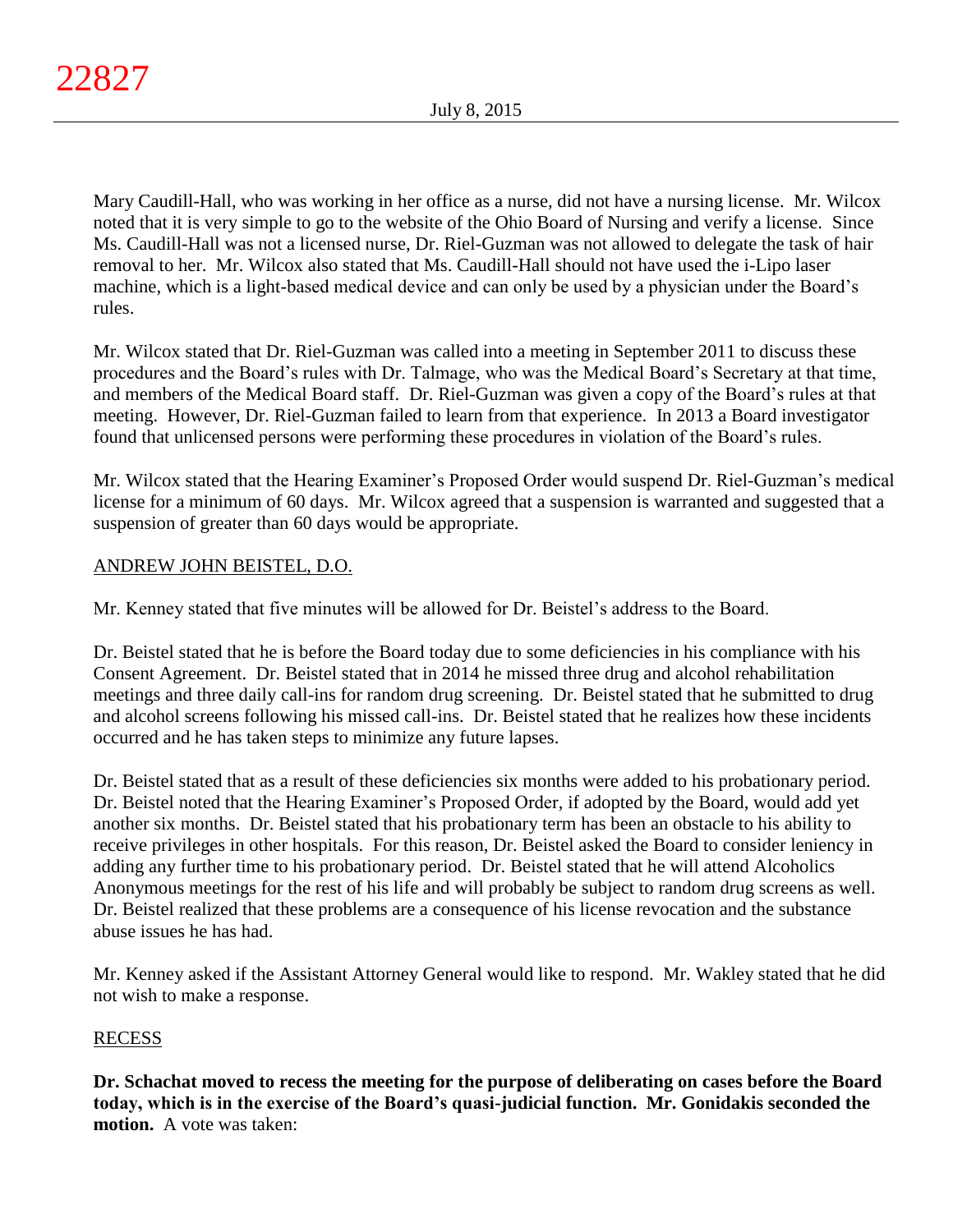| <b>ROLL CALL:</b> | Dr. Rothermel     | - abstain |
|-------------------|-------------------|-----------|
|                   | Dr. Saferin       | - abstain |
|                   | Mr. Giacalone     | - aye     |
|                   | Mr. Gonidakis     | - aye     |
|                   | Mr. Kenney        | - aye     |
|                   | Dr. Sethi         | - aye     |
|                   | Dr. Soin          | - aye     |
|                   | Dr. Schachat      | - aye     |
|                   | Dr. Schottenstein | - aye     |
|                   |                   |           |

The motion carried.

The Board went into recess with Mr. Groeber, Ms. Anderson, Mr. Fais, Ms. Debolt, Mr. Katko, Ms. Marshall, Mr. LaCross, Ms. Schwartz, and Mr. Taylor in attendance.

The Board returned to public session.

## SYED JAWED AKHTAR-ZAIDI, M.D.

Mr. Kenney directed the Board's attention to the matter of Syed Jawed Akhtar-Zaidi, M.D. Objections were filed and were previously distributed to Board members. Ms. Clovis was the Hearing Examiner.

# **Dr. Sethi moved to approve and confirm Ms. Clovis' Findings of Fact, Conclusions of Law, and Proposed Order in the matter of Syed Jawed Akhtar-Zaidi, M.D. Dr. Soin seconded the motion.**

Mr. Kenney stated that he will now entertain discussion in the above matter.

Dr. Sethi stated that on October 8, 2013, the Drug Enforcement Agency (DEA) issued an order immediately suspending Dr. Akhtar-Zaidi's DEA certificate based on 32 separate instances in which he prescribed controlled substances to undercover law enforcement officers posing as patients. According to the DEA's order, Dr. Akhtar-Zaidi wrote these prescriptions without legitimate purpose and outside the usual course of professional practice. Dr. Sethi stated that the Hearing Examiner's Proposed Order would suspend Dr. Akhtar-Zaidi's Ohio medical license indefinitely, impose a fine of \$5,000, and set forth conditions for reinstatement which require Dr. Akhtar-Zaidi to complete a course in prescribing controlled substances, provide evidence of having an unrestricted DEA certificate, and provide certification of compliance with any order issued by the Ohio Board of Pharmacy. Upon reinstatement, the Proposed Order would impose probationary terms for at least five years.

Dr. Soin stated that this is the first case to come before the Board involving a physician who has a terminal distributor's license with a pain management classification issued by the Ohio Board of Pharmacy. Dr. Soin asked the Board to consider whether it will treat similar cases in the manner proposed by the Hearing Examiner in the matter of Dr. Akhtar-Zaidi, or if Dr. Akhtar-Zaidi should be required to appear before the Board or undergo an evaluative process before having his medical license reinstated.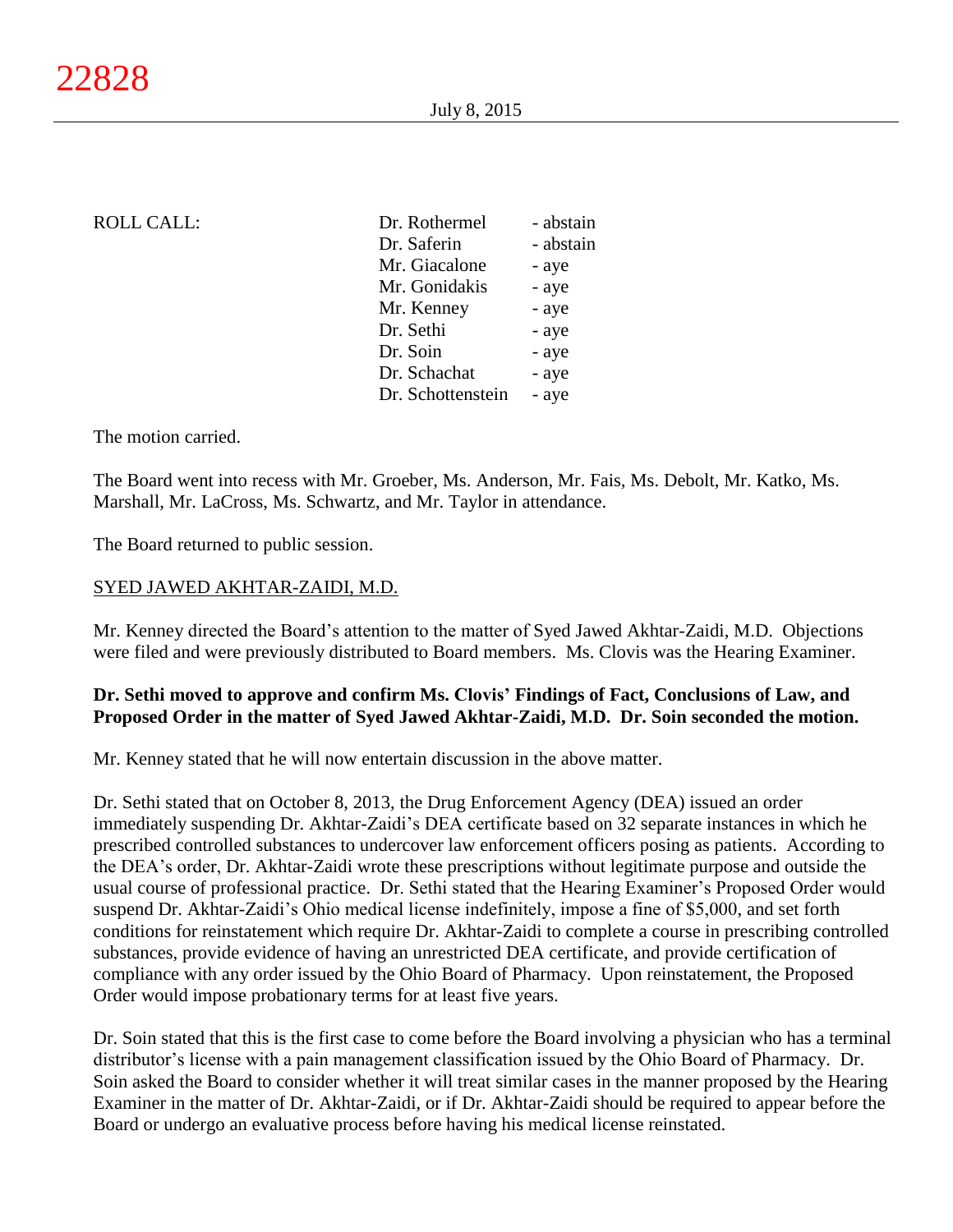Mr. Gonidakis agreed with Dr. Soin's comments and further asked if the Board should consider permanently revoking Dr. Akhtar-Zaidi's license given the fact pattern of this case and the significant drug abuse problem in this state. Dr. Sethi noted that the DEA has suspended Dr. Akhtar-Zaidi's certificate to prescribe controlled substances. Mr. Giacalone observed that the immediate suspension of Dr. Akhtar-Zaidi's DEA certificate is not the DEA's final action in Dr. Akhtar-Zaidi's case, which is still pending.

Mr. Giacalone opined that if the facts presented in the DEA's case against Dr. Akhtar-Zaidi are shown to be true, then his Ohio medical license should be permanently revoked. However, it is not known when the DEA will make its final determination and Dr. Akhtar-Zaidi's DEA certificate may be reinstated. Mr. Giacalone commented that an immediate suspension of a DEA certificate is unusual and is only done when the DEA determines that the respondent is a danger to the public. Dr. Soin expressed concern that Dr. Akhtar-Zaidi would have his medical license reinstated simply by having his DEA certificate reinstated, showing compliance with the Ohio Board of Pharmacy's order, and taking a prescribing course. Dr. Schottenstein agreed and opined that due to the egregiousness of this case the Board should be able to reassess this situation prior to reinstating Dr. Akhtar-Zaidi's medical license.

Mr. Giacalone suggested that a non-permanent revocation of Dr. Akhtar-Zaidi's medical license would be appropriate. Mr. Giacalone stated that a non-permanent revocation would afford the Board an opportunity to reexamine the facts of this case should Dr. Akhtar-Zaidi reapply for his license in the future. Mr. Gonidakis stated that he could support a non-permanent revocation of Dr. Akhtar-Zaidi's license.

**Mr. Giacalone moved to amend the Hearing Examiner's Proposed Order to revoke Dr. Akhtar-Zaidi's license to practice medicine and surgery in Ohio. Mr. Gonidakis seconded the motion.** A vote was taken:

| Dr. Saferin<br>Mr. Giacalone<br>- aye<br>Mr. Gonidakis<br>- aye<br>Mr. Kenney<br>- aye<br>Dr. Sethi<br>- aye<br>Dr. Soin<br>- aye<br>Dr. Schachat<br>- aye<br>Dr. Schottenstein<br>- aye | <b>ROLL CALL:</b> | Dr. Rothermel | - abstain |
|------------------------------------------------------------------------------------------------------------------------------------------------------------------------------------------|-------------------|---------------|-----------|
|                                                                                                                                                                                          |                   |               | - abstain |
|                                                                                                                                                                                          |                   |               |           |
|                                                                                                                                                                                          |                   |               |           |
|                                                                                                                                                                                          |                   |               |           |
|                                                                                                                                                                                          |                   |               |           |
|                                                                                                                                                                                          |                   |               |           |
|                                                                                                                                                                                          |                   |               |           |
|                                                                                                                                                                                          |                   |               |           |

The motion to amend carried.

Following a brief discussion, the Board determined that the fine in the Hearing Examiner's Proposed Order should be included in the final Order.

**Dr. Sethi moved to amend the Order to include a fine, in addition to revocation of license, of \$5,000.00 to the State Medical Board of Ohio. This fine shall be paid no later than 30 days after the Board's mailing of the notification of approval of the Order. Mr. Gonidakis seconded the motion.** A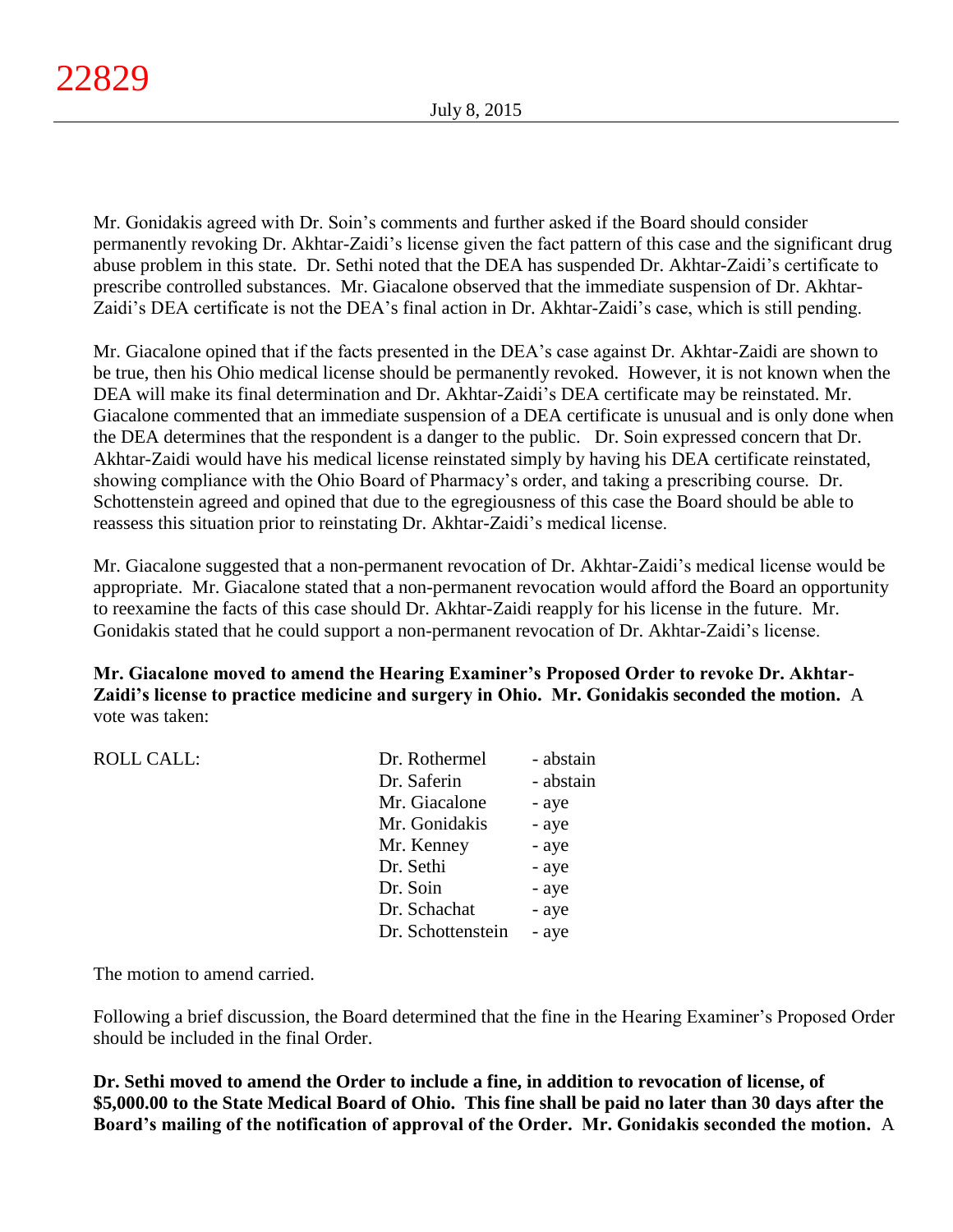vote was taken:

| <b>ROLL CALL:</b> | Dr. Rothermel     | - abstain |
|-------------------|-------------------|-----------|
|                   | Dr. Saferin       | - abstain |
|                   | Mr. Giacalone     | - aye     |
|                   | Mr. Gonidakis     | - aye     |
|                   | Mr. Kenney        | - aye     |
|                   | Dr. Sethi         | - aye     |
|                   | Dr. Soin          | - aye     |
|                   | Dr. Schachat      | - aye     |
|                   | Dr. Schottenstein | - aye     |
|                   |                   |           |

The motion to amend carried.

**Dr. Sethi moved to approve and confirm Ms. Clovis' Findings of Fact, Conclusions of Law, and Proposed Order, as amended, in the matter of Syed Jawed Akhtar-Zaidi, M.D. Dr. Soin seconded the motion. Dr. Soin seconded the motion.** A vote was taken:

| <b>ROLL CALL:</b> | Dr. Rothermel     | - abstain |
|-------------------|-------------------|-----------|
|                   | Dr. Saferin       | - abstain |
|                   | Mr. Giacalone     | - aye     |
|                   | Mr. Gonidakis     | - aye     |
|                   | Mr. Kenney        | - aye     |
|                   | Dr. Sethi         | - aye     |
|                   | Dr. Soin          | - aye     |
|                   | Dr. Schachat      | - aye     |
|                   | Dr. Schottenstein | - aye     |
|                   |                   |           |

The motion to approve carried.

## ANDREW JOHN BEISTEL, D.O.

Mr. Kenney directed the Board's attention to the matter of Andrew John Beistel, D.O. No objections have been filed. Ms. Shamansky was the Hearing Examiner.

# **Mr. Giacalone moved to approve and confirm Ms. Shamansky's Findings of Fact, Conclusions of Law, and Proposed Order in the matter of Andrew John Beistel, D.O. Dr. Sethi seconded the motion.**

Mr. Kenney stated that he will now entertain discussion in the above matter.

Mr. Giacalone briefly reviewed Dr. Beistel's career, noting that he is certified by the American Board of Family Medicine and is currently employed with a national firm that provides emergency department staffing to hospitals. Dr. Beistel also practices as a solo practitioner in Columbiana, Ohio. In 2006, Dr.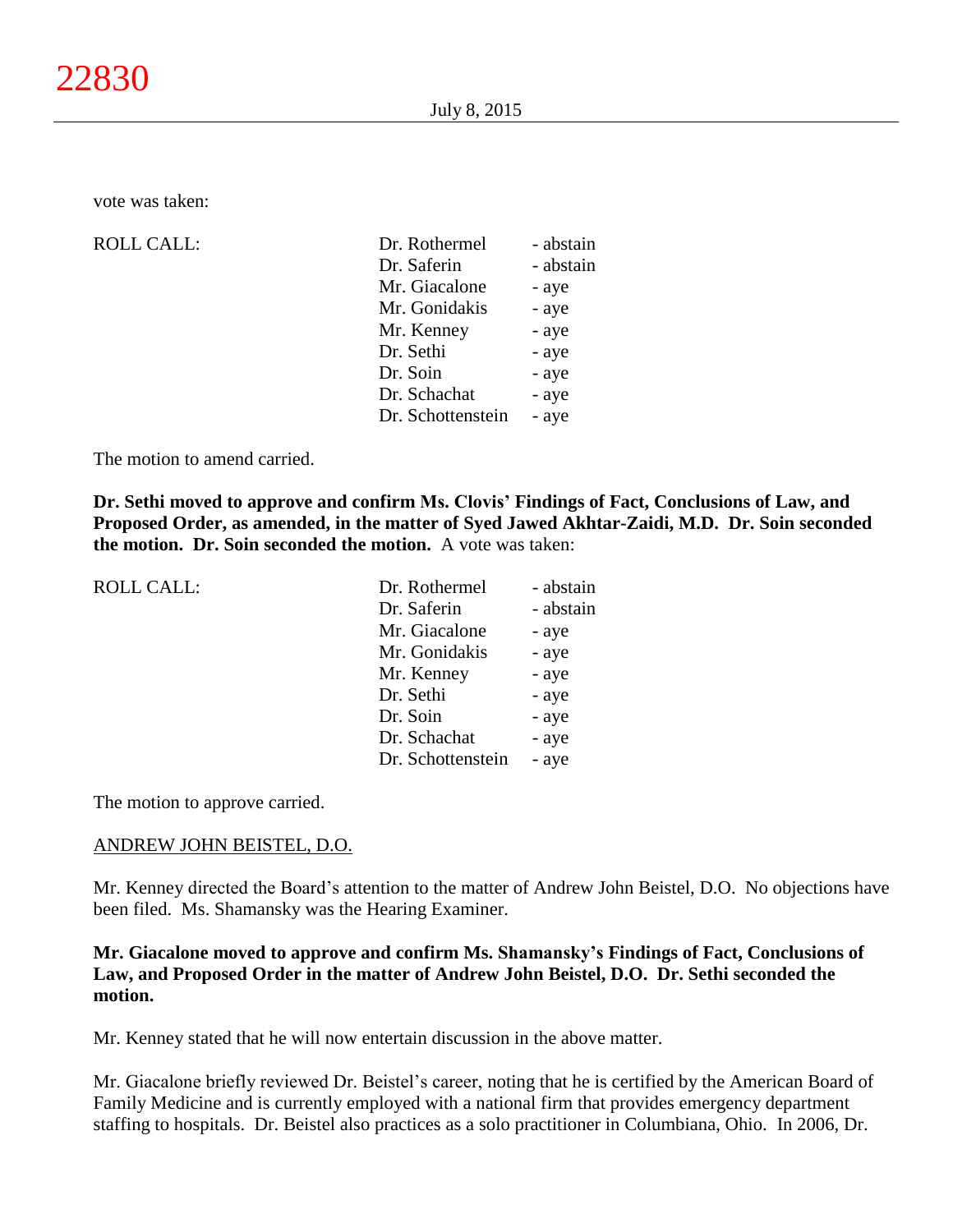Beistel sought treatment for chemical dependency at Glenbeigh Hospital. At that time Dr. Beistel's drug of choice was alcohol, though he occasionally used marijuana. Later in 2006, Dr. Beistel relapsed on alcohol, marijuana, Percocet, Xanax, and valium. Mr. Giacalone noted that Dr. Beistel obtained some of these medications by writing prescriptions for co-workers, friends, or family members, who would return the medications to Dr. Beistel for his personal use. Dr. Beistel was arrested twice in 2006 for operating a vehicle while under the influence of alcohol or drugs. Dr. Beistel failed to disclose these events on the license renewal application he submitted to the Board in June 2007. Dr. Beistel entered into treatment for chemical dependency at the Cleveland Clinic in July 2008 and was discharged in August 2008. Dr. Beistel's medical license was revoked in June 2009.

Mr. Giacalone continued that as a result of a 2010 Consent Agreement, Dr. Beistel's medical license was reinstated. The Consent Agreement required Dr. Beistel to fulfill certain conditions for a minimum of five years, including providing documentation of attending at least three meetings of a 12-step program per week and complying with a monitoring program which used a random screening process and a daily call-in procedure. Mr. Giacalone noted that in April 2014 the Board issued a tolling letter to Dr. Beistel extending his probationary period an additional 150 days as a result of his failure to comply with the daily call-in procedure on two occasions, as well as a failure to document participation in a least three meetings on the weeks of July 14, 2013, July 21, 2013, and September 22, 2013. In his testimony, Dr. Beistel admitted that he had previously been warned about his compliance issues through meetings and interactions with the Board's staff.

Mr. Giacalone stated that despite this history, Dr. Beistel is now appearing before the Board due to additional instances of non-compliance with his Consent Agreement. Specifically, Dr. Beistel failed to follow the daily call-in procedure on September 4, 2014, October 13, 2014, and December 14, 2014, though there is evidence that Dr. Beistel voluntarily submitted to screenings on the subsequent days for two of the three missed call-ins. Dr. Beistel also failed to attend or to correctly document his attendance at three meetings during the weeks of May 18, 2014, June 22, 2014, and July 6, 2014.

Mr. Giacalone stated that Dr. Beistel has provided a number of reasons why he failed to comply with the requirements of his Consent Agreement. These reasons included not having the "best organizational skills," his busy work schedule at the hospital and in his office practice, strictly relying on his memory which sometimes fails, and issues he may have had with lingering guilt about the time when his alcoholism caused him to be absent from his wife and children which prompted him to neglect going to meetings so he could be with them.

Mr. Giacalone found Dr. Beistel's progress regarding his sobriety to be laudable, but he struggled with the fact that Dr. Beistel chose not to comply with his Consent Agreement even after being put on notice by the Board staff and having his probationary term extended by an additional 150 days. Mr. Giacalone stated that the Board's primary objective is to protect the public and ensure that practitioners with substance abuse problems who the Board allows to reenter practice adhere to the promises they made to the Board to regain their licenses. Mr. Giacalone stated that in the case of Dr. Beistel, those promises were repeatedly broken. Based on the evidence and testimony, Mr. Giacalone suggested that the Proposed Order be amended to include a ten-day suspension of Dr. Beistel's medical license, to stay five of those ten days of suspension, and to extend Dr. Beistel's probationary period by an additional 90 days.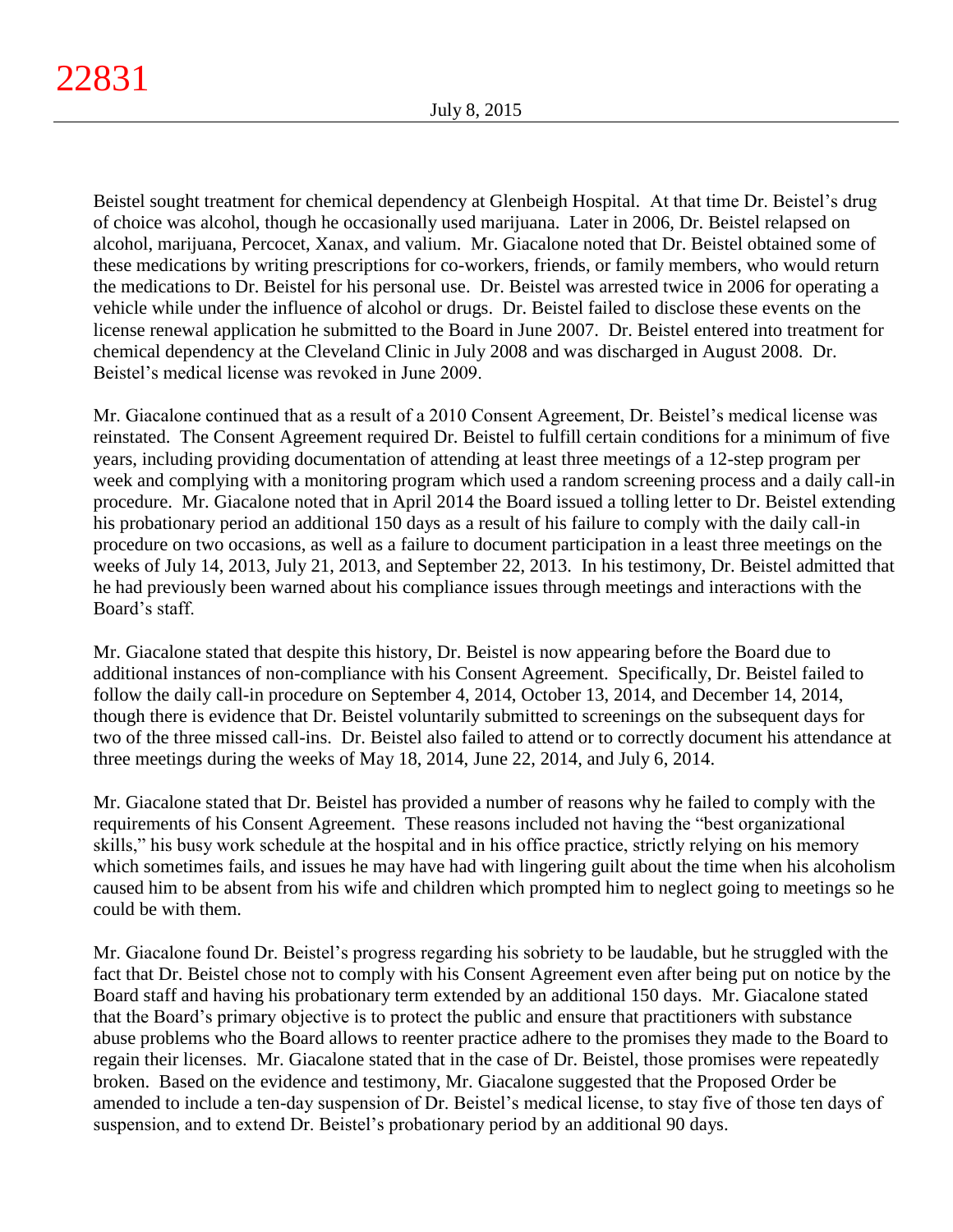**Mr. Giacalone moved to amend the Hearing Examiner's Proposed Order to include a ten-day suspension of Dr. Beistel's license to practice osteopathic medicine and surgery in Ohio, to stay five of those ten days of suspension, and to extend Dr. Beistel's probationary period by an additional 90 days. Mr. Gonidakis seconded the motion.** A vote was taken:

| <b>ROLL CALL:</b> | Dr. Rothermel     | - abstain |
|-------------------|-------------------|-----------|
|                   | Dr. Saferin       | - abstain |
|                   | Mr. Giacalone     | - aye     |
|                   | Mr. Gonidakis     | - aye     |
|                   | Mr. Kenney        | - aye     |
|                   | Dr. Sethi         | - aye     |
|                   | Dr. Soin          | - aye     |
|                   | Dr. Schachat      | - aye     |
|                   | Dr. Schottenstein | - aye     |

The motion to amend carried.

**Dr. Sethi moved to approve and confirm Ms. Shamansky's Findings of Fact, Conclusions of Law, and Proposed Order, as amended, in the matter of Andrew John Beistel, D.O. Mr. Gonidakis seconded the motion.** A vote was taken:

| <b>ROLL CALL:</b> | Dr. Rothermel     | - abstain |
|-------------------|-------------------|-----------|
|                   | Dr. Saferin       | - abstain |
|                   | Mr. Giacalone     | - aye     |
|                   | Mr. Gonidakis     | - aye     |
|                   | Mr. Kenney        | - aye     |
|                   | Dr. Sethi         | - aye     |
|                   | Dr. Soin          | - nay     |
|                   | Dr. Schachat      | - nay     |
|                   | Dr. Schottenstein | - nay     |
|                   |                   |           |

The motion to approve, having failed to gain six affirmative votes, did not carry.

**Mr. Giacalone moved to approve and confirm Ms. Shamansky's Findings of Fact, Conclusions of Law, and Proposed Order in the matter of Andrew John Beistel, D.O. Mr. Gonidakis seconded the motion.**

Mr. Kenney stated that he will now entertain discussion in the above matter.

Mr. Giacalone stated that his concern with the Proposed Order is that it simply extends Dr. Beistel's probationary period again. Mr. Giacalone noted that Dr. Beistel's probationary period had been extended previously and his issues with non-compliance had continued. Dr. Schottenstein suggested that a ten-day suspension of Dr. Beistel's medical license without staying a portion of the suspension would be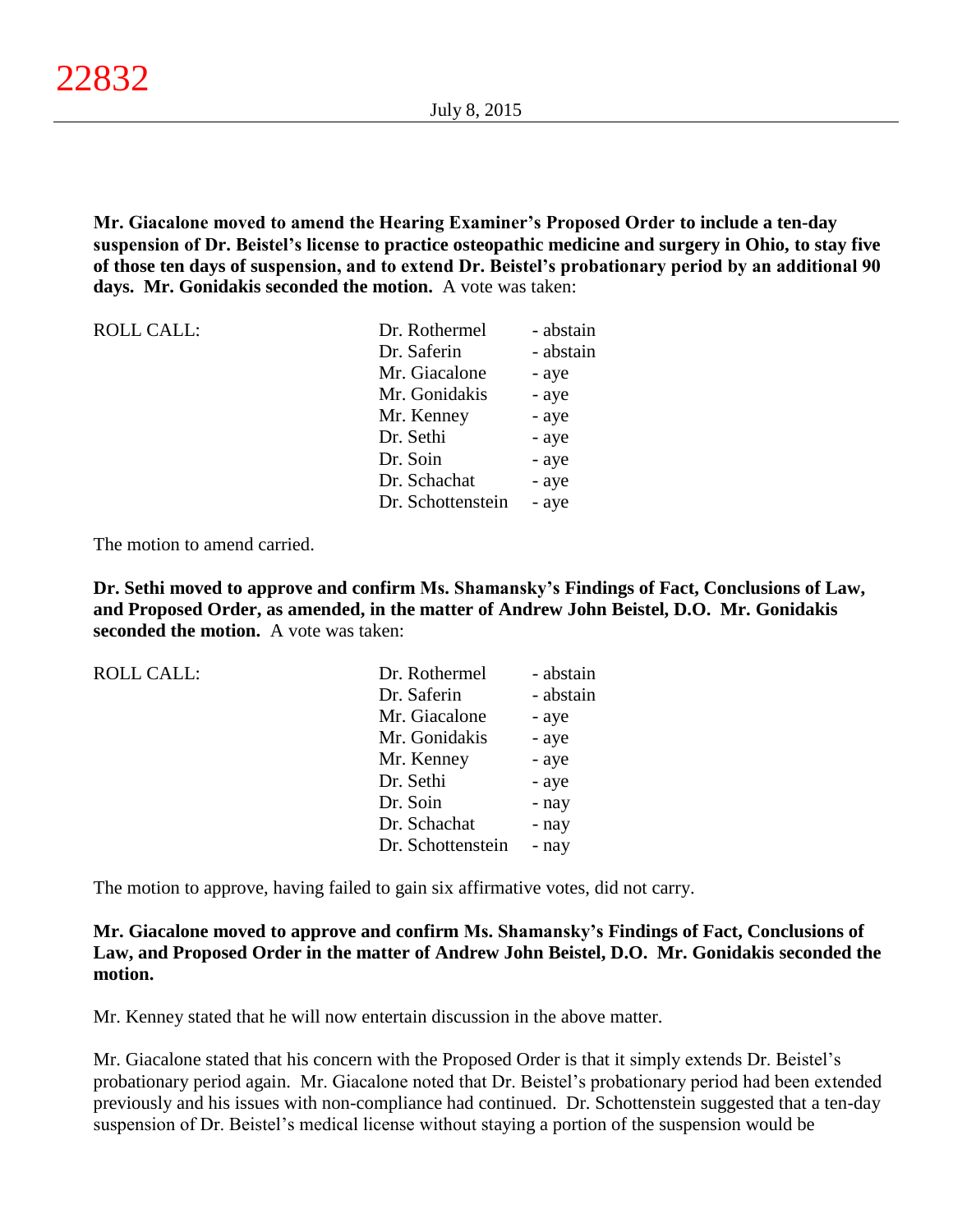appropriate. Dr. Schachat agreed and stated that a straightforward ten-day suspension with no stay would be a stronger action and would be less complex. Dr. Soin agreed with these comments and stated that he completely agrees with the spirit of what Mr. Giacalone is trying to accomplish.

# **Dr. Schachat moved to amend the Proposed Order to add a definite ten-day suspension of Dr. Beistel's license to practice osteopathic medicine and surgery, and to leave all other aspects of the Proposed Order intact. Dr. Schottenstein seconded the motion.**

Dr. Schottenstein opined that despite his long-standing abstinence, Dr. Beistel is at substantial risk for relapse. Dr. Schottenstein based this comment on the red flags that are present in this case, including repeated non-compliance with the terms of his Consent Agreement and rationalizing his non-compliance. Dr. Schottenstein stated that it is a short step from rationalizing non-compliance to rationalizing that it would be okay to drink alcohol. Dr. Schottenstein opined that it would make sense to continue Dr. Beistel's probationary terms.

Ms. Anderson asked if the Board wished to consider including a 30-day wind-down period prior to the suspension of Dr. Beistel's medicine license. Dr. Schachat opined that that would be appropriate.

**Dr. Schachat wished to change his motion to amend so that the ten-day suspension of Dr. Beistel's license to practice osteopathic medicine and surgery will become effective on the thirty-first day following the effective date of the Order.** No Board member objected to the change in the motion to amend. The change to the motion to amend was accepted.

A vote was taken on Dr. Schachat's motion to amend:

| <b>ROLL CALL:</b> | Dr. Rothermel     | - abstain |
|-------------------|-------------------|-----------|
|                   | Dr. Saferin       | - abstain |
|                   | Mr. Giacalone     | - aye     |
|                   | Mr. Gonidakis     | - aye     |
|                   | Mr. Kenney        | - aye     |
|                   | Dr. Sethi         | - aye     |
|                   | Dr. Soin          | - aye     |
|                   | Dr. Schachat      | - aye     |
|                   | Dr. Schottenstein | - aye     |

The motion to amend carried.

**Dr. Sethi moved to approve and confirm Ms. Shamansky's Findings of Fact, Conclusions of Law, and Proposed Order, as amended, in the matter of Andrew John Beistel, D.O. Dr. Soin seconded the motion.** A vote was taken:

| <b>ROLL CALL:</b> | Dr. Rothermel | - abstain |
|-------------------|---------------|-----------|
|                   | Dr. Saferin   | - abstain |
|                   | Mr. Giacalone | - ave     |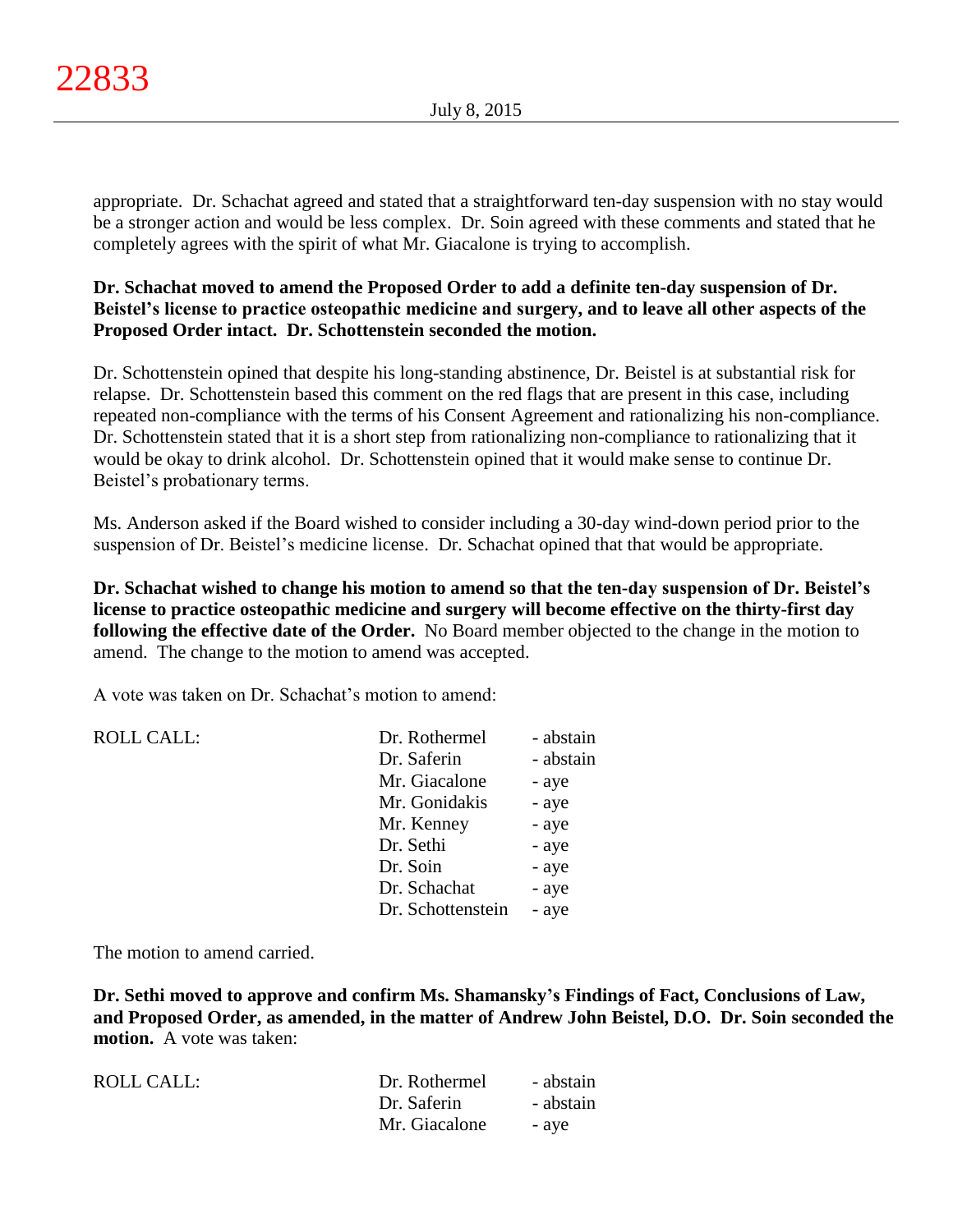| Mr. Gonidakis     | - aye |
|-------------------|-------|
| Mr. Kenney        | - aye |
| Dr. Sethi         | - aye |
| Dr. Soin          | - aye |
| Dr. Schachat      | - aye |
| Dr. Schottenstein | - aye |

The motion to approve carried.

## STRANTON BROWNING, JR.

Mr. Kenney directed the Board's attention to the matter of Stranton Browning, Jr. No objections have been filed. Ms. Blue was the Hearing Examiner.

# **Dr. Soin moved to approve and confirm Ms. Blue's Findings of Fact, Conclusions of Law, and Proposed Order in the matter of Stranton Browning, Jr. Dr. Sethi seconded the motion.**

Mr. Kenney stated that he will now entertain discussion in the above matter.

Mr. Gonidakis stated that Mr. Browning is about 38 years old and is a husband and a father to four children. Mr. Browning is currently employed part-time working the front desk at a spa and also has a job at a Pizza Hut. Mr. Browning graduated from the Dayton School of Medical Massage in 2014. This matter has come before the Board because in July 1999 Mr. Browning pled No Contest to and was found guilty of Corruption of a Minor, a fourth-degree felony. Mr. Browning was sentenced to one year in prison, was designated a sexually-oriented offender, and was required to meet specific registration duties for ten years, including annual address verification.

Mr. Gonidakis continued that in October 2007, Mr. Browning pled guilty to the offense of Failure to Verify, a fourth-degree felony, due to his failure to register with the sheriff or local law enforcement about his whereabouts and/or employment. Mr. Browning was sentenced to five years of community control and 40 hours of community service. Mr. Gonidakis noted that the Court terminated Mr. Browning's community control after only one year.

Mr. Gonidakis stated that Mr. Browning was honest and forthright on his massage therapy license application and he fully disclosed his history. At his hearing, Mr. Browning testified that in his opinion sexual intercourse was not involved on the night in question. Mr. Gonidakis stated that Mr. Browning is no longer designated as a sexual offender. Mr. Gonidakis noted that the Dayton School of Medical Massage informed Mr. Browning at the time of his enrollment that there was no guarantee that he would be granted a massage therapy license following graduation.

Mr. Gonidakis stated that Mr. Browning gives the appearance of someone who has moved forward with his life and he is focused on taking care of his children. Should he receive his massage therapy license, Mr. Browning testified that already has a full-time job waiting for him in the spa where he currently works and, as a safeguard, he will see no client under the age of 18. Mr. Gonidakis stated that this begs the question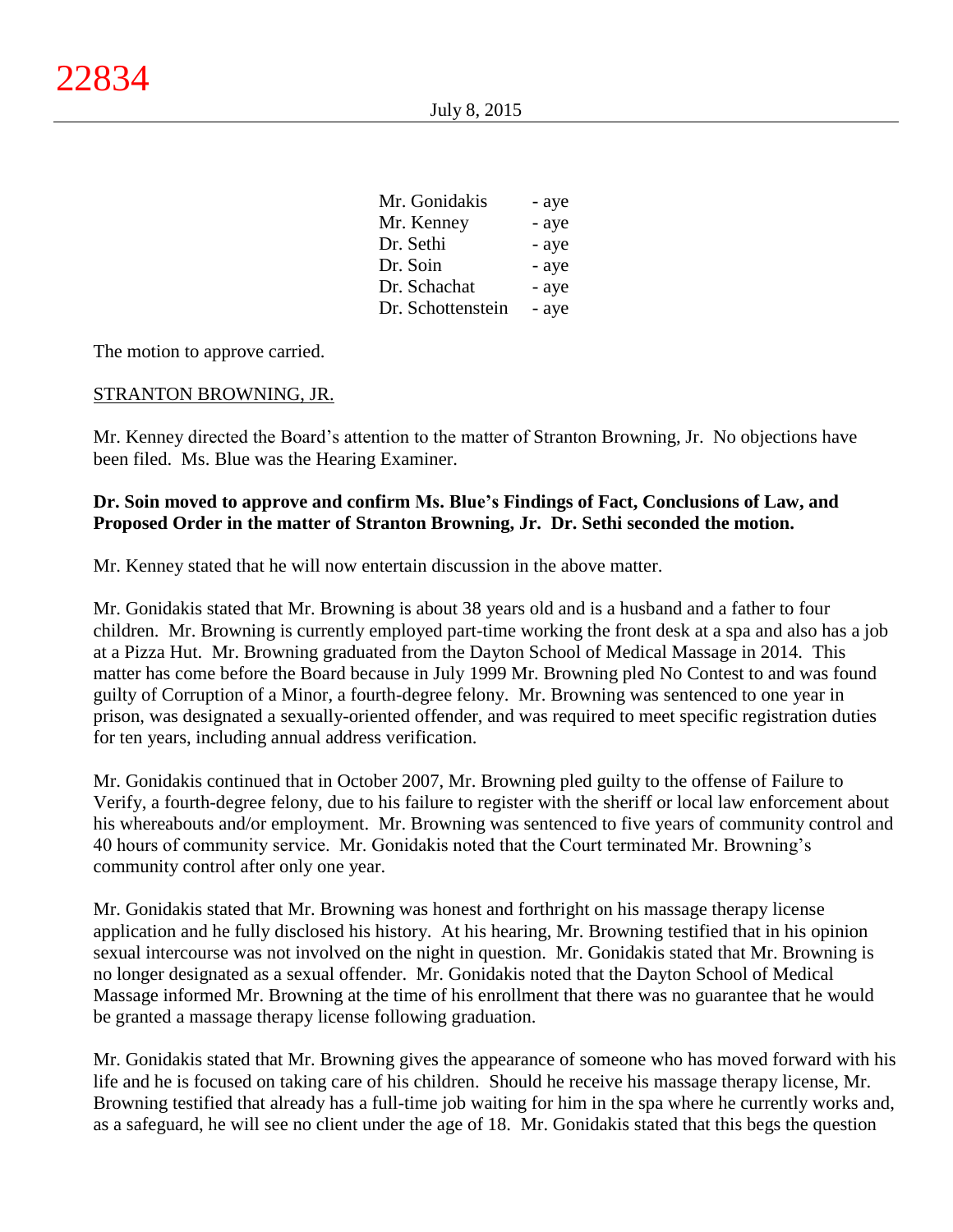of why such a safeguard would be necessary.

Mr. Gonidakis stated that this is a nation of second chances. However, Mr. Gonidakis stated that this matter involves a very serious issue. Mr. Gonidakis reiterated that the underlying fact of Mr. Browning's plea of No Contest was his sexual conduct with a 13-year-old female when he was 22 years old. Mr. Gonidakis stated that while it is good to see people pay their debt to society and move on with their lives, a license to practice massage therapy is a privilege and not a right. Based on the facts of this case, Mr. Gonidakis agreed with the Hearing Examiner's Proposed Order of permanent denial of Mr. Browning's application.

| Dr. Rothermel     | - abstain |
|-------------------|-----------|
| Dr. Saferin       | - abstain |
| Mr. Giacalone     | - aye     |
| Mr. Gonidakis     | - aye     |
| Mr. Kenney        | - aye     |
| Dr. Sethi         | - aye     |
| Dr. Soin          | - aye     |
| Dr. Schachat      | - aye     |
| Dr. Schottenstein | - aye     |
|                   |           |

The motion to approve carried.

# JOHN E. RATLIFF, D.O.

Mr. Kenney directed the Board's attention to the matter of John E. Ratliff, D.O. No objections have been filed. Ms. Clovis was the Hearing Examiner.

# **Dr. Sethi moved to approve and confirm Ms. Clovis' Findings of Fact, Conclusions of Law, and Proposed Order in the matter of John E. Ratliff, D.O. Dr. Soin seconded the motion.**

Mr. Kenney stated that he will now entertain discussion in the above matter.

Dr. Soin stated that the matter of Dr. Ratliff revolves around pain management and prescribing. Dr. Ratliff is alleged to have failed to maintain minimal standards of care in the treatment he provided to Patients 1 through 11 from 2000 to 2012. Dr. Soin noted that Dr. Ratliff practices in an underserved area and provides significant services to his community. Dr. Ratliff has admitted that from 2000 to 2012 he had not been aware of Rules 4731-11-02 and 4731-21-02. Dr. Ratliff has further admitted that in the regular course of practice with these 11 patients and potentially others, he forgot to detail the side-effects and potential for addiction of the narcotics he was prescribing and he did not document conversations with patients on those topics. Dr. Ratliff testified that he had been reluctant to require urine drug screens because his patients were unlikely to be able to afford them.

Dr. Soin stated that he wished to highlight the care of some of the 11 patients discussed in the Report and Recommendation. Dr. Soin commented that several of Dr. Ratliff's patients were prescribed multiple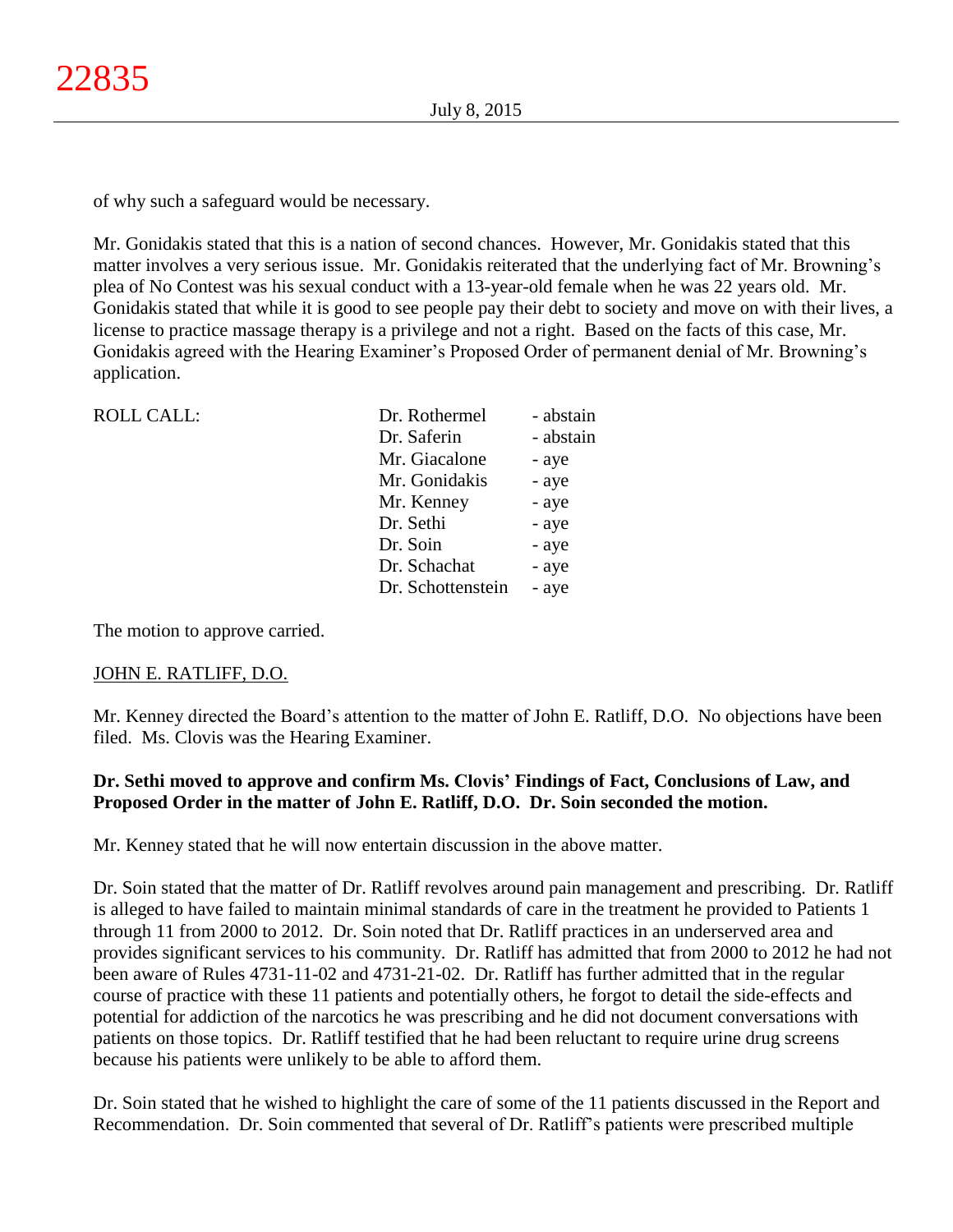short-acting opioids, which is not standard practice or consistent with the standard of medical practice in pain management. Dr. Soin further commented that several of Dr. Ratliff's patients did not have diagnostic tests, only some subjective findings and palpations of the spine to form the basis of Dr. Ratliff's diagnoses.

Dr. Soin stated that Patient 4, who had been diagnosed with mental retardation, had been prescribed Vicodin, Tylenol #3, and Tramadol. Dr. Ratliff did not document any discussion with the patient about the potential for abuse or addiction or the patient's substance abuse history.

Dr. Soin continued that Patient 6, a 16-year-old male, was diagnosed by Dr. Ratliff with lumbosacral strain/sprain and back pain. Dr. Ratliff prescribed Vicodin, Lortab, and Ativan for Patient 6.

Dr. Soin continued that Patient 7 was prescribed Tramadol, Vicodin, and Percocet. Patient 7 was subsequently discharged from Dr. Ratliff's practice after members of his office staff overheard Patient 7 having a conversation about selling his prescription medications. Dr. Soin stated that there was also a report that Patient 7 had been treated for episodic non-dependent cocaine use.

Dr. Soin continued that Patient 8, a 28-year-old male, was prescribed Vicodin, Roxicet, and Percocet for chronic back pain and chronic knee pain. It was documented in the patient record that Patient 8 occasionally used marijuana. Dr. Ratliff had stated that during his treatment of Patient 8 he may not have given much consideration to his marijuana abuse.

Dr. Soin continued that Patient 10 was a 39-year-old female who had initially treated with Dr. Ratliff's colleague, Dr. Cristales. Dr. Cristales had ordered a report from the Ohio Automated Rx Reporting System (OARRS) and noted that Patient 10 had recently received pain medications from three other physicians. Consequently, Dr. Cristales did not prescribe any pain medications to Patient 10. Dr. Ratliff has admitted that he failed to document any discussion with Patient 10 regarding the OARRS report before prescribing additional narcotics.

Dr. Soin stated that he agrees with the Hearing Examiner's Findings of Fact and Conclusions of Law. Dr. Soin stated that the Board has been rather aggressive in removing physicians from practice in order to protect the public. In this case, Dr. Soin looked at this scenario and saw a physician who is serving an underserved community and that it would be difficult to find another physician to treat these patients. Dr. Soin stated that one of the problems currently in the field of pain management is that some physicians may not keep up with the changing rules, regulations, and laws. Dr. Soin stated that when these physicians' licenses are revoked or suspended it generally has a chilling effect on how pain patients are managed.

Dr. Soin stated that he supports the Proposed Order of a suspension of Dr. Ratliff's license of at least 90 days with conditions for reinstatement. However, Dr. Soin stated that he would appreciate hearing from other Board members who may favor a more aggressive order given that this was an egregious case. Dr. Soin noted that Dr. Ratliff will no longer prescribe narcotics or other controlled substances and will not be treating pain patients in the future.

Mr. Giacalone observed that Dr. Ratliff has stated that he will no longer prescribe narcotics or controlled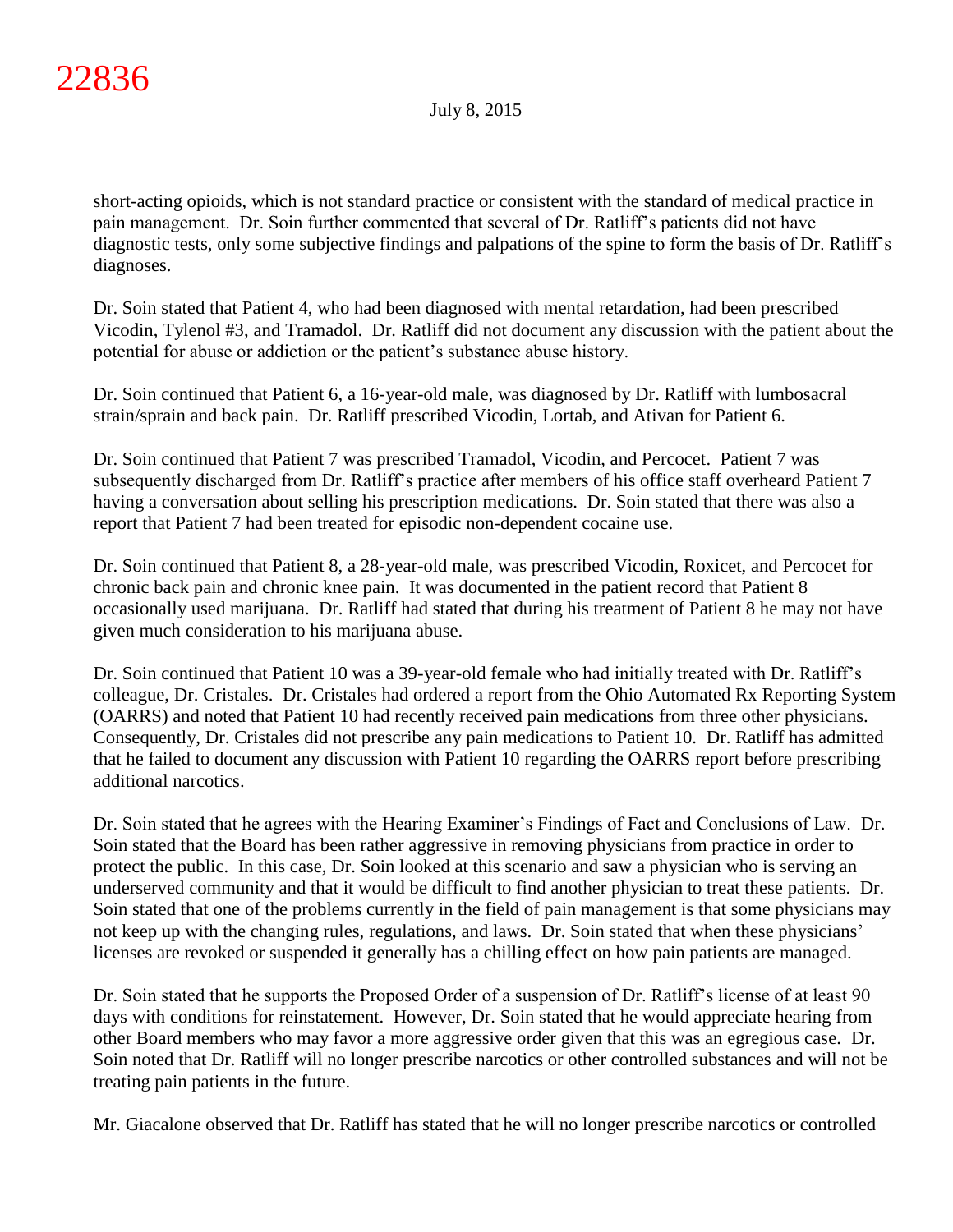substances, but that limitation is voluntary and is not included in the Proposed Order. Mr. Giacalone suggested amending the Proposed Order to include such a limitation. Otherwise, Mr. Giacalone stated that he struggles with the Proposed Order because Dr. Ratliff has shown that he cannot prescribe appropriately, especially when he is informed that the patient is abusing drugs. Mr. Giacalone agreed that it is good to practice medicine in an underserved area, but expressed concern about the implication that if Dr. Ratliff had been practicing in an affluent area then he would be facing harsher sanctions. Dr. Soin stated that Mr. Giacalone has made a good point.

Dr. Schottenstein agreed with Mr. Giacalone and stated that physicians should be held to a high standard no matter where they practice. Dr. Schottenstein also stated that Dr. Ratliff's lapses were not only failing to keep up with the latest prescribing rules, but also failing in very basic areas of medicine such as performing physical examinations and discussing risks, benefits and alternatives with patients. Dr. Soin agreed.

**Mr. Giacalone moved to amend the Proposed Order to add a permanent limitation/restriction prohibiting Dr. Ratliff from prescribing, dispensing, or administering narcotic analgesics and benzodiazepines. Dr. Schachat seconded the motion.** A vote was taken:

| <b>ROLL CALL:</b> | Dr. Rothermel     | - abstain |
|-------------------|-------------------|-----------|
|                   | Dr. Saferin       | - abstain |
|                   | Mr. Giacalone     | - aye     |
|                   | Mr. Gonidakis     | - aye     |
|                   | Mr. Kenney        | - aye     |
|                   | Dr. Sethi         | - aye     |
|                   | Dr. Soin          | - aye     |
|                   | Dr. Schachat      | - aye     |
|                   | Dr. Schottenstein | - aye     |
|                   |                   |           |

The motion to amend carried.

**Mr. Gonidakis moved to approve and confirm Ms. Clovis' Findings of Fact, Conclusions of Law, and Proposed Order, as amended, in the matter of John E. Ratliff, D.O. Dr. Sethi seconded the motion.** A vote was taken:

ROLL CALL:

| Dr. Rothermel     | - abstain |
|-------------------|-----------|
| Dr. Saferin       | - abstain |
| Mr. Giacalone     | - aye     |
| Mr. Gonidakis     | - aye     |
| Mr. Kenney        | - aye     |
| Dr. Sethi         | - aye     |
| Dr. Soin          | - aye     |
| Dr. Schachat      | - aye     |
| Dr. Schottenstein | - aye     |
|                   |           |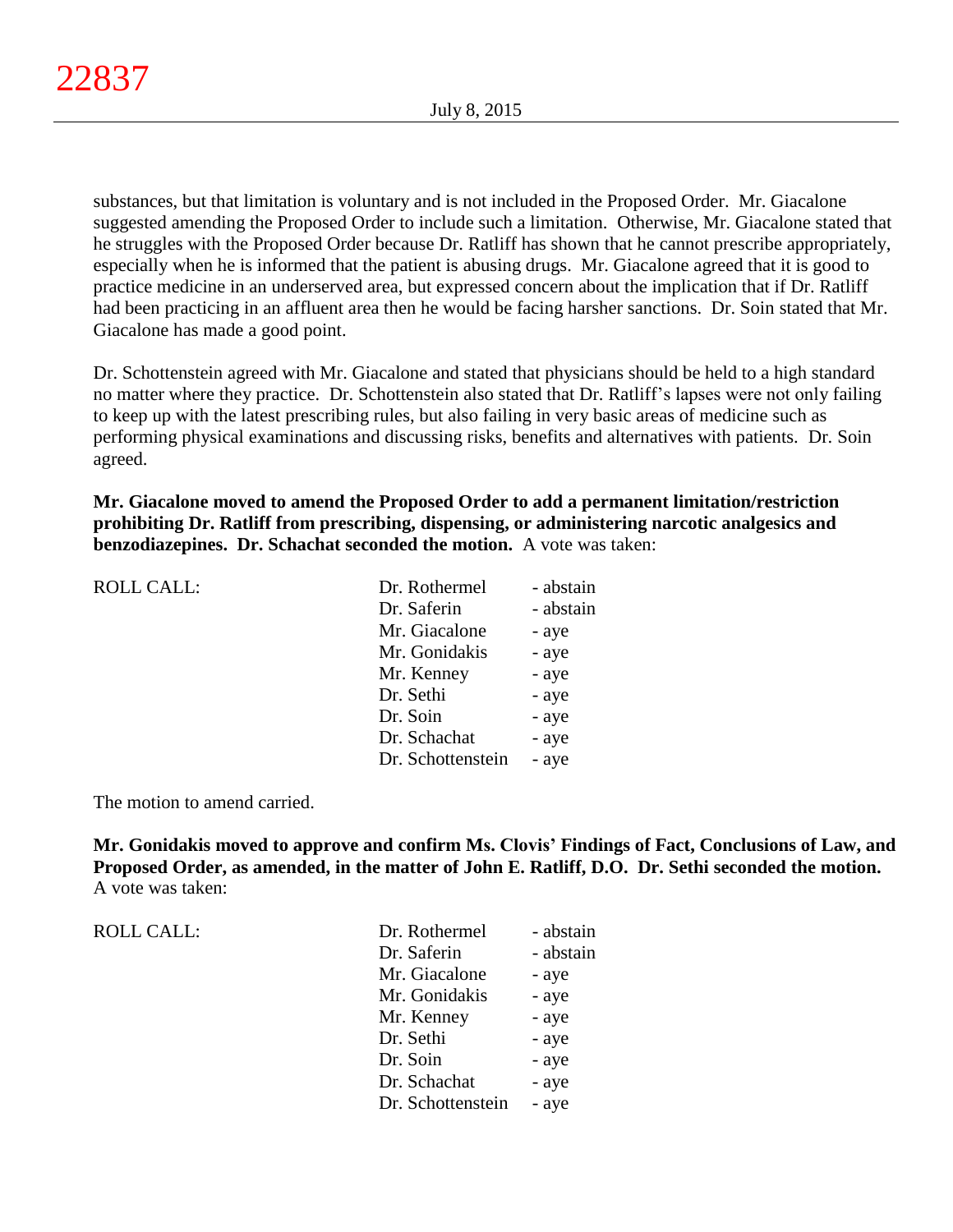The motion to approve carried.

# SERGEI SHUSHUNOV, M.D.

Mr. Kenney directed the Board's attention to the matter of Sergei Shushunov, M.D. Objections to Ms. Shamansky's Report and Recommendation have been filed and were previously distributed to Board members. Mr. Kenney stated that this matter was tabled at the Board's June 10, 2015 meeting

**Dr. Schachat moved to move the matter of Sergei Shushunov, M.D., from the table. Dr. Sethi seconded the motion.** A vote was taken:

| <b>ROLL CALL:</b> | Dr. Rothermel     | - abstain |
|-------------------|-------------------|-----------|
|                   | Dr. Saferin       | - abstain |
|                   | Mr. Giacalone     | - aye     |
|                   | Mr. Gonidakis     | - aye     |
|                   | Mr. Kenney        | - aye     |
|                   | Dr. Sethi         | - aye     |
|                   | Dr. Soin          | - aye     |
|                   | Dr. Schachat      | - aye     |
|                   | Dr. Schottenstein | - aye     |
|                   |                   |           |

The motion to remove from the table carried.

# **Dr. Sethi moved to approve and confirm Ms. Shamansky's Findings of Fact, Conclusions of Law, and Proposed Order in the matter of Sergei Shushunov, M.D. Dr. Soin seconded the motion.**

Mr. Kenney stated that he will now entertain discussion in the above matter.

Dr. Sethi noted that this case had been previously discussed at the Board's June 10, 2015 meeting. In summary, Dr. Sethi stated that in September 2012 Dr. Shushunov pled guilty to and was convicted of one count of attempted armed robbery, a Class 1 felony, and one count of aggravated battery, a Class 3 felony. Dr. Shushunov was sentenced to six months in jail followed by three years of probation. In December 2013 the Kansas State Board of Healing Arts concluded that revocation of Dr. Shushunov's license to practice medicine in that state was warranted given the circumstances surrounding his guilty plea. Dr. Sethi stated that Dr. Shushunov had had sufficient time to consider his criminal acts and they were therefore premeditated.

Dr. Sethi recounted that Dr. Shushunov had enrolled his wife on Match.com to find a boyfriend while he continued to have relationships with other people. On an occasion when Dr. Shushunov returned home and overheard his wife speaking on the telephone with her boyfriend, he took his gun, drove to the man's house, and entered the man's bedroom. Dr. Sethi stated that Dr. Shushunov had no right to enter the man's house and assault and terrorize him, particularly in his bedroom which should be considered a sanctuary.

Dr. Sethi noted that the Kansas Board's final order revoking Dr. Shushunov's Kansas medical license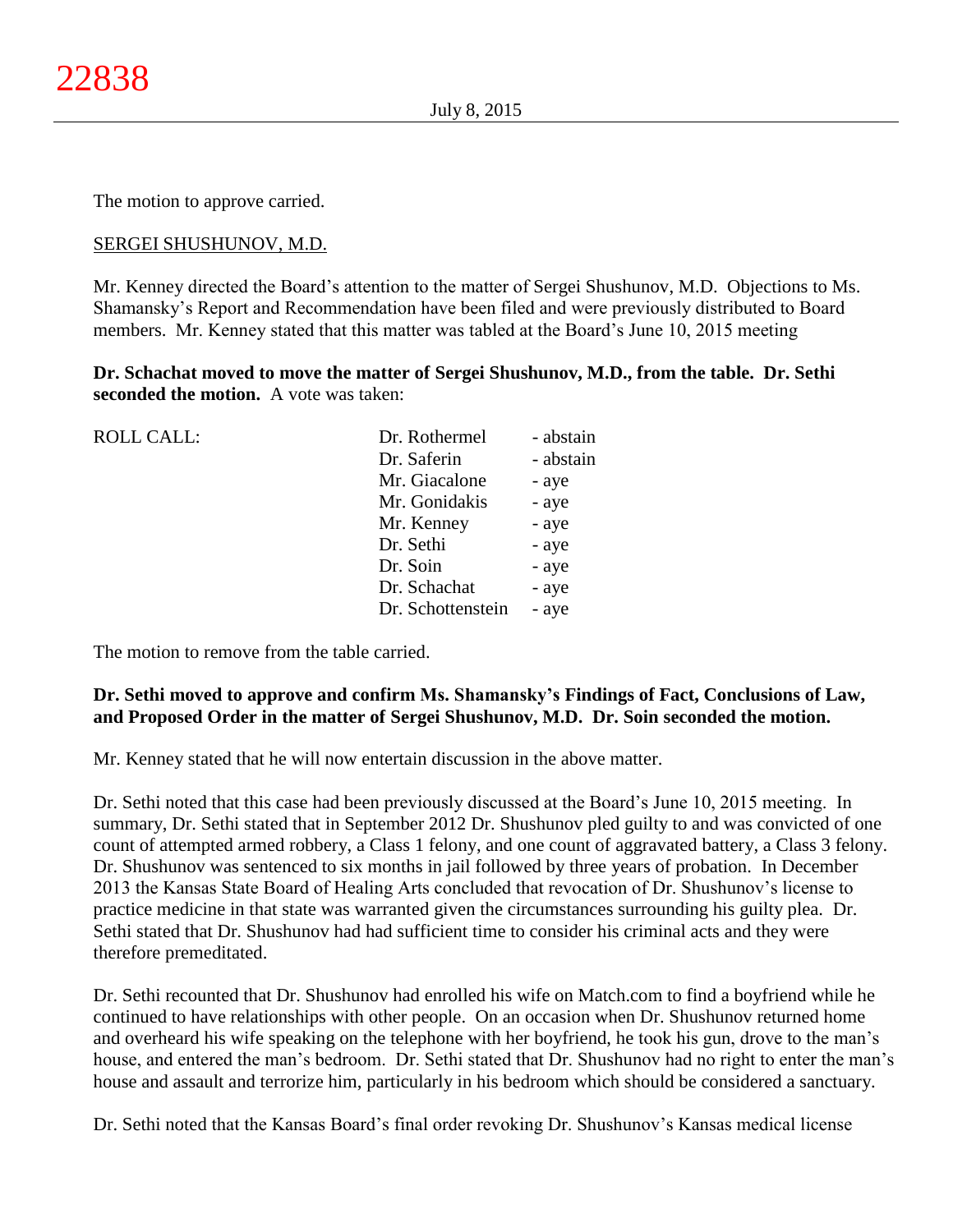stated that conduct such as Dr. Shushunov's erodes public trust in the healthcare profession and is antithetical to the most basic promise a physician makes to do no harm. Dr. Sethi agreed with the Hearing Examiner's recommendation to permanently revoke Dr. Shushunov's license to practice medicine and surgery in Ohio.

Mr. Giacalone stated that the pertinent aspect of this case for him is whether Dr. Shushunov's actions were premeditated or a crime of passion; if it is the former, Mr. Giacalone would favor permanent revocation, but if it is the latter he would favor non-permanent revocation. Mr. Giacalone stated that he struggles with this question. Dr. Schottenstein observed that what seemed to instigate Dr. Shushunov's actions was overhearing his wife on the telephone. Dr. Schottenstein stated that this seems to have inflamed Dr. Shushunov's emotions, as opposed to Dr. Shushunov having planned his actions in advance. Dr. Schottenstein stated that one could envision this as a crime of passion even though there was sufficient time for Dr. Shushunov to cool down.

Mr. Giacalone stated that he was disturbed by the facts that led to this incident, namely that Dr. Shushunov set up his wife's profile on Match.com knowing that she will have an affair. Mr. Giacalone stated that Dr. Shushunov should not have been surprised that his wife had a boyfriend, while a normal crime a passion involves being confronted with a total surprise. Dr. Schottenstein opined that it is conceivable that Dr. Shushunov had been trying to manage and save his relationship with his wife, but when Dr. Shushunov directly encountered the situation he had enabled he found it highly unacceptable. Dr. Shushunov's actions could therefore still be considered a crime of passion. Dr. Schottenstein also stated that he is being careful not to impose his own value system on Dr. Shushunov's behaviors.

Dr. Schachat stated that when the Board first reviewed this matter last month he had voted against a permanent revocation. Upon reflection, however, Dr. Schachat opined that physicians are not supposed to assault people and threaten them with guns. Dr. Schachat stated that he is comfortable with a permanent revocation of Dr. Shushunov's Ohio medical license.

A vote was taken on Dr. Sethi's motion to approve:

ROLL CALL:

| Dr. Rothermel     | - abstain |
|-------------------|-----------|
| Dr. Saferin       | - abstain |
| Mr. Giacalone     | - aye     |
| Mr. Gonidakis     | - aye     |
| Mr. Kenney        | - nay     |
| Dr. Sethi         | - aye     |
| Dr. Soin          | - aye     |
| Dr. Schachat      | - aye     |
| Dr. Schottenstein | - aye     |

The motion to approve carried.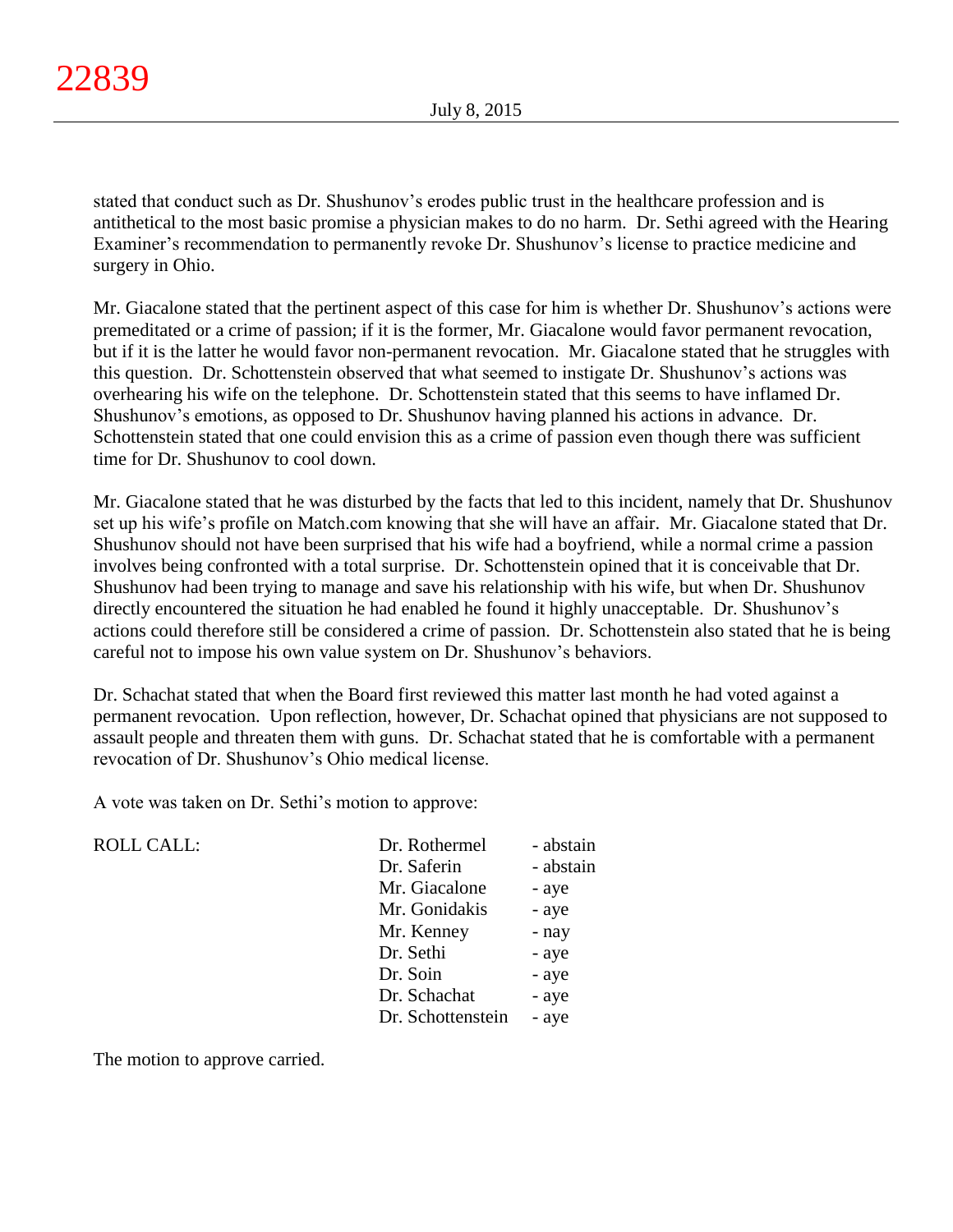# PROPOSED FINDINGS AND PROPOSED ORDERS

Mr. Kenney stated that in the following matter, the Board issued a Notice of Opportunity for Hearing. No timely request for hearing was received. The matter was reviewed by a Hearing Examiner, who prepared Proposed Findings and Proposed Orders, and is now before the Board for final disposition. This item is disciplinary in nature, and therefore the Secretary and Supervising Member cannot vote. In this matter, Dr. Rothermel served as Secretary and Dr. Saferin served as Supervising Member.

# AMANDA ELIZABETH ALLEN, M.T.

**Dr. Soin moved to find that the allegations as set forth in the October 8, 2014 Notice of Opportunity for Hearing in the matter of Ms. Allen have been proven to be true by a preponderance of the evidence and to adopt Ms. Blue's Proposed Findings and Proposed Order. Mr. Giacalone seconded the motion.**

Mr. Kenney stated that he will now entertain discussion in the above matter.

Mr. Kenney stated that on September 23, 2013, the Board ordered Ms. Allen to submit to an examination at Glenbeigh Hospital. Following the examination on December 5, 2013, Glenbeigh Hospital determined that Ms. Allen was impaired and incapable of practicing massage therapy at the acceptable and prevailing standards of care. Following this determination, Ms. Allen knowingly and voluntarily entered into a Step I Consent Agreement with the Board in February 2014, which imposed certain terms, conditions, and limitations on Ms. Allen's license.

Mr. Kenney continued that on October 8, 2014, the Board issued a Notice of Opportunity for Hearing to Ms. Allen due to allegations that she had failed to fulfill certain stipulations of her Consent Agreement. Specifically, the Board alleged that Ms. Allen failed to submit quarterly declarations, failed to make personal appearances, failed to enter into a contract with a Board-approved testing facility, and failed to provide documentary evidence that she had participated in drug and alcohol rehab program and an aftercare program.

Mr. Kenney stated that it is clear that Ms. Allen has violated the terms and conditions of her Consent Agreement, as attested by an affidavit from Danielle Bickers, the Board's Compliance Supervisor. Mr. Kenney stated that the Board has spent a great deal of time on effort on Ms. Allen and she is either unwilling or unable to respond to the Board. Mr. Kenney noted that the Hearing Examiner has proposed a revocation of Ms. Allen's license to practice massage therapy. Due to the preceding facts, Mr. Kenney opined that a permanent revocation is warranted in this matter.

**Mr. Gonidakis moved to amend the Proposed Finding and Proposed Order in the matter of Ms. Allen to a permanent revocation. Dr. Soin seconded the motion.** A vote was taken:

| ROLL CALL: | Dr. Rothermel | - abstain |
|------------|---------------|-----------|
|            | Dr. Saferin   | - abstain |
|            | Mr. Giacalone | - ave     |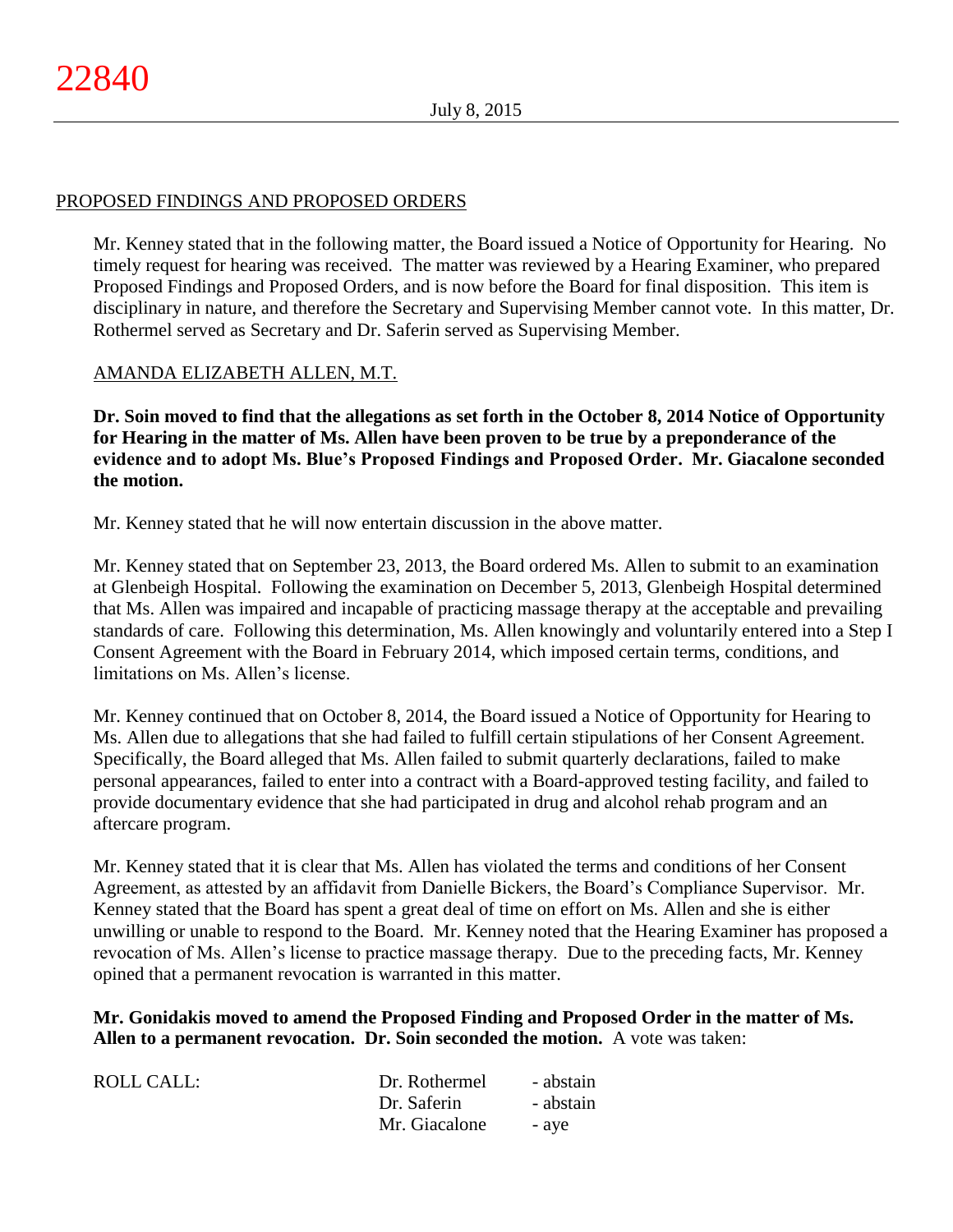| Mr. Gonidakis     | - aye |
|-------------------|-------|
| Mr. Kenney        | - aye |
| Dr. Sethi         | - aye |
| Dr. Soin          | - aye |
| Dr. Schachat      | - aye |
| Dr. Schottenstein | - aye |

 $\overline{M}$   $\overline{G}$   $\overline{M}$ 

The motion to approve carried.

**Mr. Gonidakis moved to find that the allegations as set forth in the October 8, 2014 Notice of Opportunity for Hearing in the matter of Ms. Allen have been proven to be true by a preponderance of the evidence and to adopt Ms. Blue's Proposed Findings and Proposed Order, as amended. Dr. Soin seconded the motion.** A vote was taken:

| Dr. Rothermel     | - abstain |
|-------------------|-----------|
| Dr. Saferin       | - abstain |
| Mr. Giacalone     | - aye     |
| Mr. Gonidakis     | - aye     |
| Mr. Kenney        | - aye     |
| Dr. Sethi         | - aye     |
| Dr. Soin          | - aye     |
| Dr. Schachat      | - aye     |
| Dr. Schottenstein | - aye     |
|                   |           |

The motion to approve carried.

## FINDINGS, ORDERS, AND JOURNAL ENTRIES

Mr. Kenney stated that in the following matters the Board issued Notices of Opportunity for Hearing, and documentation of Service was received for each. There were no requests for hearing filed, and more than 30 days have elapsed since the mailing of the notices. The matters are therefore before the Board for final disposition. These matters are non-disciplinary, and therefore all Board members may vote.

## HILARY ESTELLA GODFREY, M.T.

Mr. Kenney stated that Ms. Godfrey has applied for restoration of her license to practice massage therapy in Ohio. The Board notified Ms. Godfrey that it proposed to approve her application, provided that she take and pass the Massage and Bodywork Licensing Examination (MBLEX) due to the fact that Ms. Durbin has not engaged in the active practice of massage therapy for more than two years.

**Mr. Gonidakis moved to find that the allegations set forth in the May 21, 2015 Notice of Opportunity for Hearing have been proven to be true by a preponderance of the evidence, and that the Board enter an Order, effective immediately upon mailing, granting Ms. Godfrey's application for restoration, provided that she takes and passes the Massage and Bodywork Licensing Examination**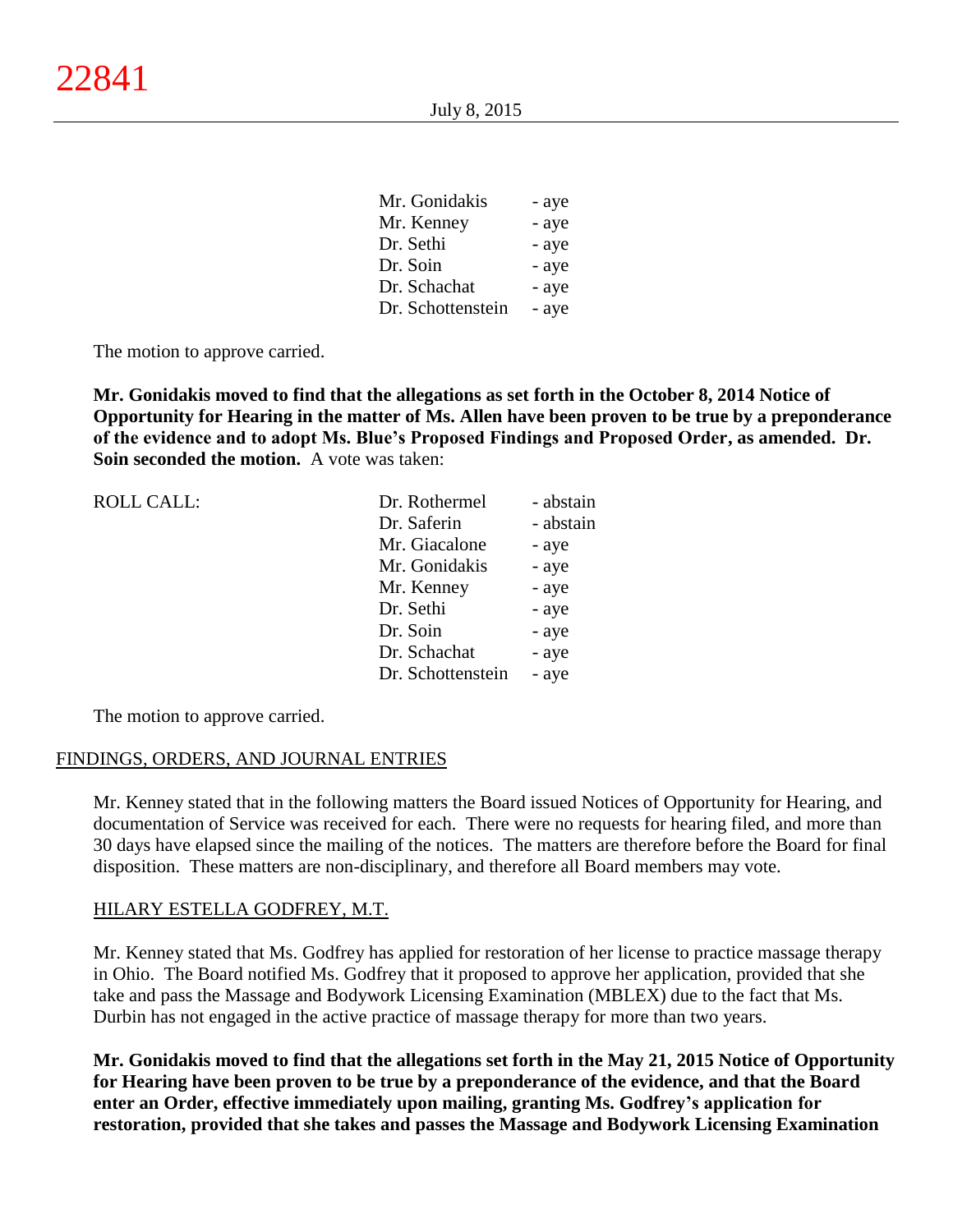# **within six months of May 21, 2015. Mr. Giacalone seconded the motion.** A vote was taken:

| ROLL CALL: | Dr. Rothermel     | - aye |
|------------|-------------------|-------|
|            | Dr. Saferin       | - aye |
|            | Mr. Giacalone     | - aye |
|            | Mr. Gonidakis     | - aye |
|            | Mr. Kenney        | - aye |
|            | Dr. Sethi         | - aye |
|            | Dr. Soin          | - aye |
|            | Dr. Schachat      | - aye |
|            | Dr. Schottenstein | - aye |
|            |                   |       |

The motion to approve carried.

## LAURA RACHEL MCGUINNESS MAY, M.T.

Mr. Kenney stated that Ms. May has applied for restoration of her license to practice massage therapy in Ohio. The Board notified Ms. May that it proposed to approve her application, provided that she take and pass the Massage and Bodywork Licensing Examination (MBLEX) due to the fact that Ms. Durbin has not engaged in the active practice of massage therapy for more than two years.

**Dr. Saferin moved to find that the allegations set forth in the May 21, 2015 Notice of Opportunity for Hearing have been proven to be true by a preponderance of the evidence, and that the Board enter an Order, effective immediately upon mailing, granting Ms. May's application for restoration, provided that she takes and passes the Massage and Bodywork Licensing Examination within six months of May 21, 2015. Dr. Soin seconded the motion.** A vote was taken:

| <b>ROLL CALL:</b> | Dr. Rothermel     | - aye |
|-------------------|-------------------|-------|
|                   | Dr. Saferin       | - aye |
|                   | Mr. Giacalone     | - aye |
|                   | Mr. Gonidakis     | - aye |
|                   | Mr. Kenney        | - aye |
|                   | Dr. Sethi         | - aye |
|                   | Dr. Soin          | - aye |
|                   | Dr. Schachat      | - aye |
|                   | Dr. Schottenstein | - aye |
|                   |                   |       |

The motion to approve carried.

## EXECUTIVE SESSION

**Dr. Saferin moved to go into Executive Session to confer with the Medical Board's attorneys on matters of pending or imminent court action; to consider the compensation of a public employee; and for the purpose of deliberating on proposed consent agreements in the exercise of the Medical**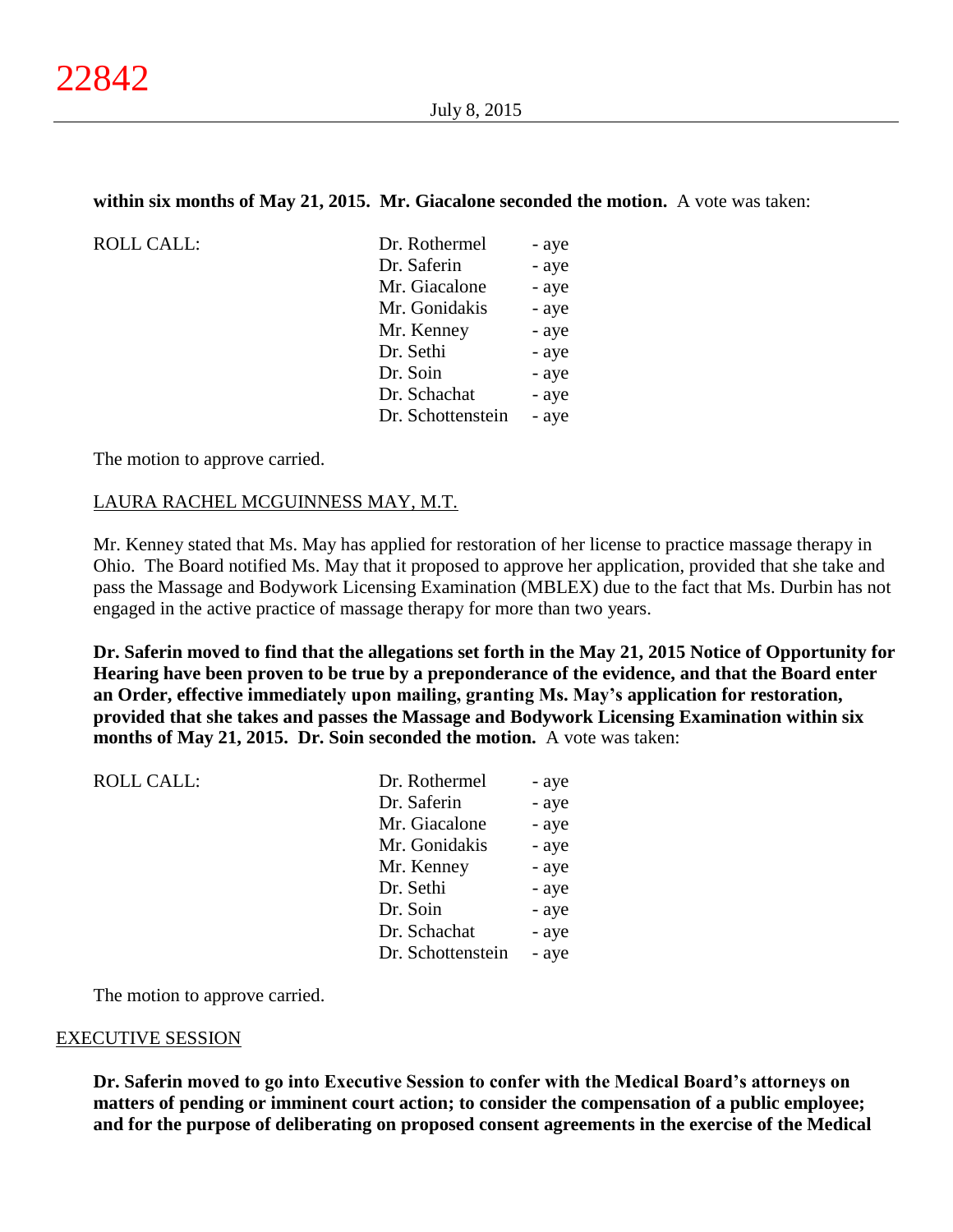## **Board's quasi-judicial capacity. Dr. Soin seconded the motion.** A vote was taken:

| <b>ROLL CALL:</b> | Dr. Rothermel     | - aye |
|-------------------|-------------------|-------|
|                   | Dr. Saferin       | - aye |
|                   | Mr. Giacalone     | - aye |
|                   | Mr. Gonidakis     | - aye |
|                   | Mr. Kenney        | - aye |
|                   | Dr. Sethi         | - aye |
|                   | Dr. Soin          | - aye |
|                   | Dr. Schachat      | - aye |
|                   | Dr. Schottenstein | - aye |

The motion to approve carried.

Pursuant to Section 121.22(G)(3), Ohio Revised Code, the Board went into executive session with Mr. Groeber, Ms. Anderson, Mr. Fais, Mr. Miller, Ms. Loe, Ms. Debolt, Mr. Schmidt, Ms. Marshall, the Enforcement Attorneys, the Assistant Attorneys General, Ms. Schwartz, and Mr. Taylor in attendance.

The Board returned to public session.

The Board took a recess at 12:30 p.m. and returned at 1:35 p.m.

## RATIFICATION OF SETTLEMENT AGREEMENTS

#### JAMES J. ANTHONY, M.D. – VOLUNTARY PERMANENT RETIREMENT

**Dr. Soin moved to ratify the Proposed Voluntary Permanent Retirement with Dr. Anthony. Dr. Sethi seconded the motion.** A vote was taken:

| <b>ROLL CALL:</b> | Dr. Rothermel<br>Dr. Saferin | - abstain<br>- abstain |
|-------------------|------------------------------|------------------------|
|                   | Mr. Giacalone                | - aye                  |
|                   | Mr. Gonidakis                | - aye                  |
|                   | Mr. Kenney                   | - aye                  |
|                   | Dr. Sethi                    | - aye                  |
|                   | Dr. Soin                     | - aye                  |
|                   | Dr. Schachat                 | - aye                  |
|                   | Dr. Schottenstein            | - aye                  |
|                   |                              |                        |

The motion to ratify carried.

## DAVID MARK COLLEY, II – STEP I CONSENT AGREEMENT

**Dr. Soin moved to ratify the Proposed Step I Consent Agreement with David Mark Colley, II. Dr.**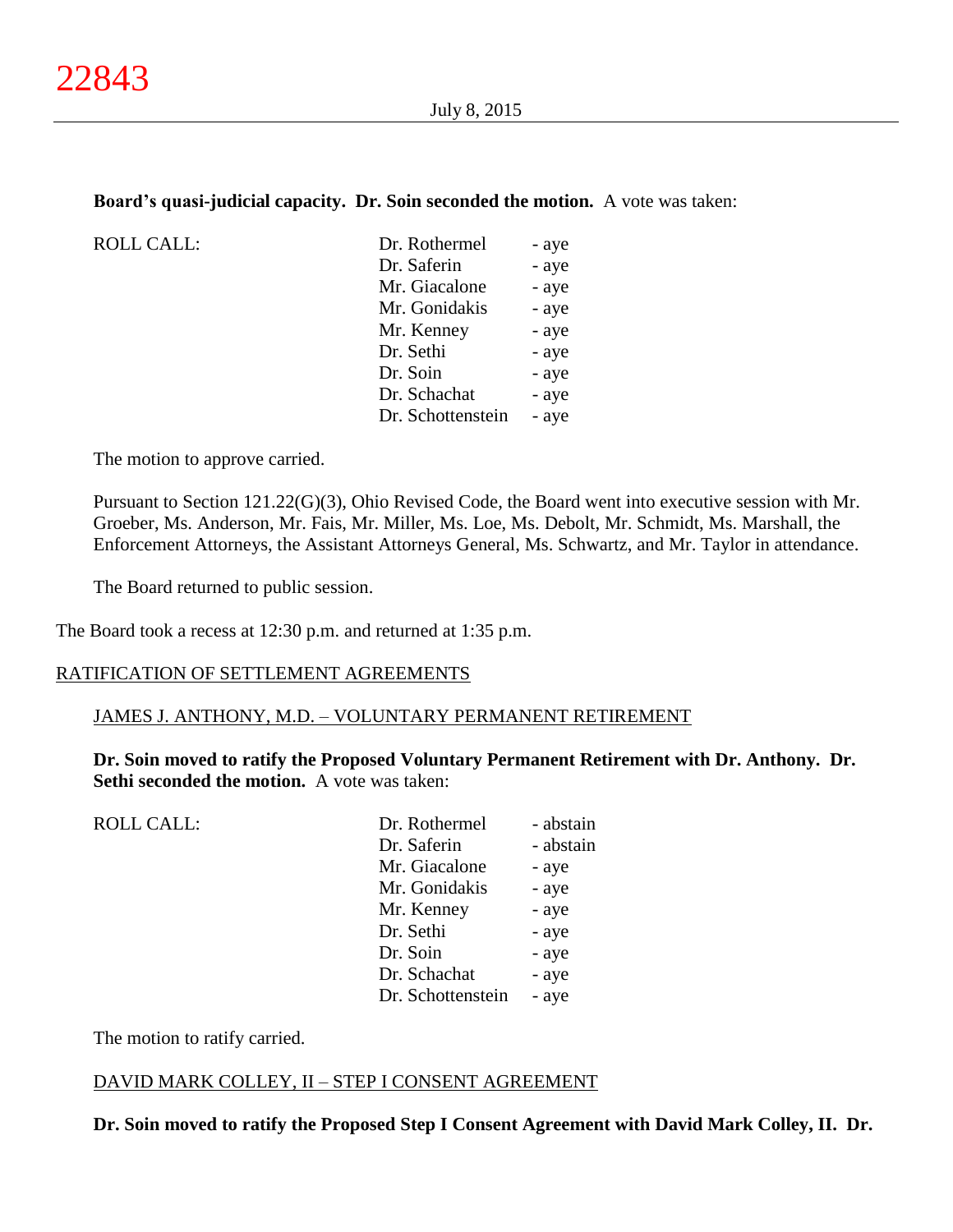## **Sethi seconded the motion.** A vote was taken:

| <b>ROLL CALL:</b> | Dr. Rothermel     | - abstain |
|-------------------|-------------------|-----------|
|                   | Dr. Saferin       | - abstain |
|                   | Mr. Giacalone     | - aye     |
|                   | Mr. Gonidakis     | - aye     |
|                   | Mr. Kenney        | - aye     |
|                   | Dr. Sethi         | - aye     |
|                   | Dr. Soin          | - aye     |
|                   | Dr. Schachat      | - aye     |
|                   | Dr. Schottenstein | - aye     |
|                   |                   |           |

The motion to ratify carried.

# GREGORY ALLEN INGRAM, M.D. – CONSENT AGREEMENT

**Dr. Soin moved to ratify the Proposed Consent Agreement with Dr. Ingram. Dr. Sethi seconded the motion.** A vote was taken:

| <b>ROLL CALL:</b> | Dr. Rothermel     | - abstain |
|-------------------|-------------------|-----------|
|                   | Dr. Saferin       | - abstain |
|                   | Mr. Giacalone     | - aye     |
|                   | Mr. Gonidakis     | - aye     |
|                   | Mr. Kenney        | - aye     |
|                   | Dr. Sethi         | - aye     |
|                   | Dr. Soin          | - aye     |
|                   | Dr. Schachat      | - aye     |
|                   | Dr. Schottenstein | - abstain |

The motion to ratify carried.

# MARY ELIZABETH MUDD, M.D. – CONSENT AGREEMENT

**Dr. Soin moved to ratify the Proposed Consent Agreement with Dr. Mudd. Dr. Sethi seconded the motion.** A vote was taken:

ROLL CALL:  $\qquad \qquad \Box$ 

| Dr. Rothermel | - abstain |
|---------------|-----------|
| Dr. Saferin   | - abstain |
| Mr. Giacalone | - aye     |
| Mr. Gonidakis | - aye     |
| Mr. Kenney    | - aye     |
| Dr. Sethi     | - aye     |
| Dr. Soin      | - aye     |
| Dr. Schachat  | - aye     |
|               |           |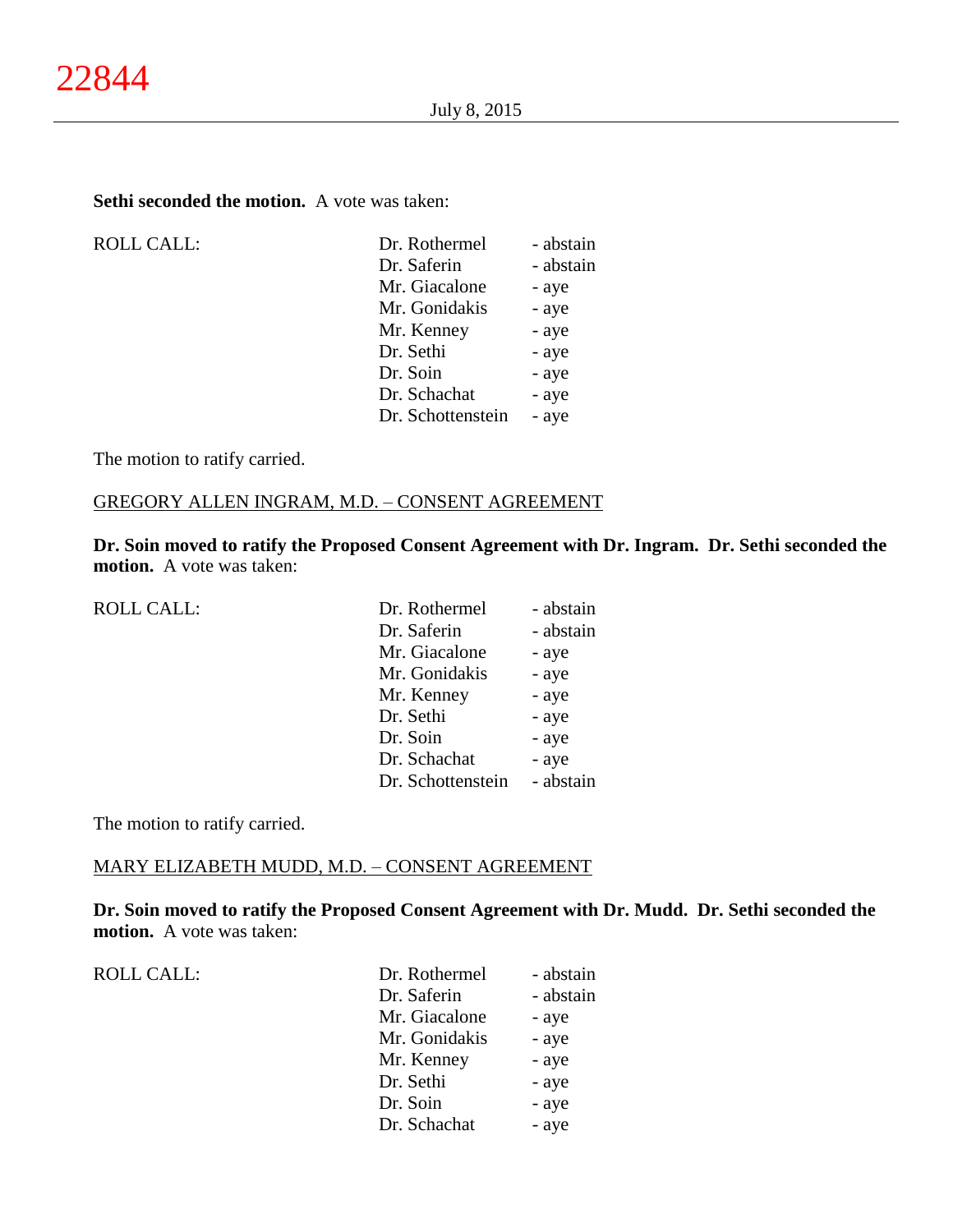Dr. Schottenstein - aye

The motion to ratify carried.

## CANDICE J. DOSS, M.T. – STEP I CONSENT AGREEMENT

**Dr. Soin moved to ratify the Proposed Step I Consent Agreement with Ms. Doss. Dr. Sethi seconded the motion.** A vote was taken:

| <b>ROLL CALL:</b> | Dr. Rothermel     | - abstain |
|-------------------|-------------------|-----------|
|                   | Dr. Saferin       | - abstain |
|                   | Mr. Giacalone     | - aye     |
|                   | Mr. Gonidakis     | - aye     |
|                   | Mr. Kenney        | - aye     |
|                   | Dr. Sethi         | - aye     |
|                   | Dr. Soin          | - aye     |
|                   | Dr. Schachat      | - aye     |
|                   | Dr. Schottenstein | - aye     |
|                   |                   |           |

The motion to ratify carried.

## MANEESH LAL MEHRA, M.D. – STEP II CONSENT AGREEMENT

**Dr. Soin moved to ratify the Proposed Step II Consent Agreement with Dr. Mehra. Dr. Sethi seconded the motion.** A vote was taken:

| <b>ROLL CALL:</b> | Dr. Rothermel     | - abstain |
|-------------------|-------------------|-----------|
|                   | Dr. Saferin       | - abstain |
|                   | Mr. Giacalone     | - aye     |
|                   | Mr. Gonidakis     | - aye     |
|                   | Mr. Kenney        | - aye     |
|                   | Dr. Sethi         | - aye     |
|                   | Dr. Soin          | - aye     |
|                   | Dr. Schachat      | - aye     |
|                   | Dr. Schottenstein | - aye     |

The motion to ratify carried.

## KIMBERLY MARIE PEACOCK, D.O. – PROBATIONARY CONSENT AGREEMENT

**Dr. Soin moved to ratify the Proposed Probationary Consent Agreement with Dr. Peacock. Dr. Sethi seconded the motion.** A vote was taken: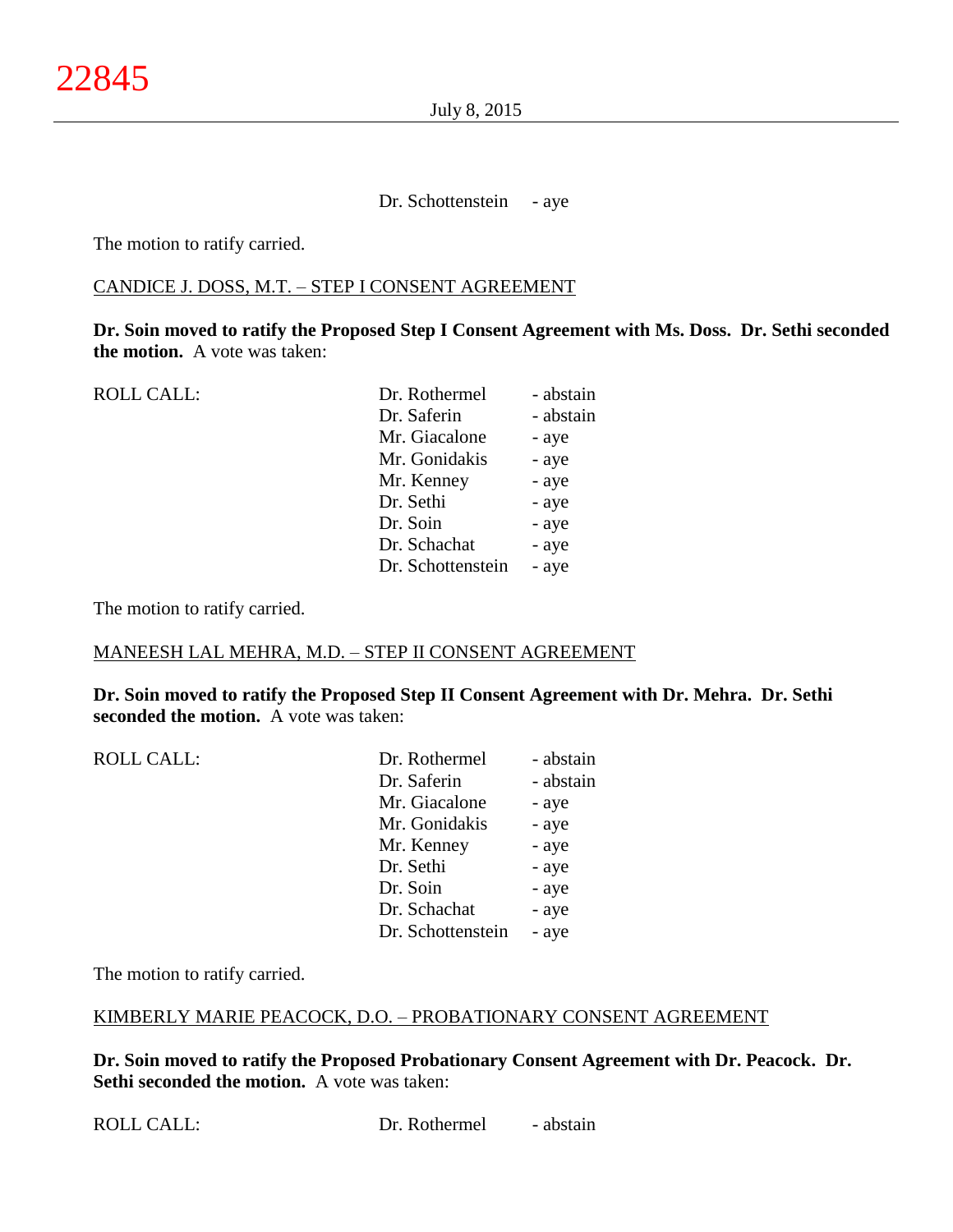| Dr. Saferin       | - abstain |
|-------------------|-----------|
| Mr. Giacalone     | - aye     |
| Mr. Gonidakis     | - aye     |
| Mr. Kenney        | - aye     |
| Dr. Sethi         | - aye     |
| Dr. Soin          | - aye     |
| Dr. Schachat      | - aye     |
| Dr. Schottenstein | - aye     |

The motion to ratify carried.

## PAUL P. CHU, M.D. – SUPERSEDING CONSENT AGREEMENT

**Dr. Soin moved to ratify the Proposed Superseding Consent Agreement with Dr. Chu. Dr. Sethi seconded the motion.** A vote was taken:

| Dr. Rothermel     | - abstain |
|-------------------|-----------|
| Dr. Saferin       | - abstain |
| Mr. Giacalone     | - aye     |
| Mr. Gonidakis     | - aye     |
| Mr. Kenney        | - aye     |
| Dr. Sethi         | - aye     |
| Dr. Soin          | - aye     |
| Dr. Schachat      | - aye     |
| Dr. Schottenstein | - aye     |
|                   |           |

The motion to ratify carried.

## CITATIONS AND ORDERS OF SUMMARY SUSPENSION, IMMEDIATE SUSPENSION, AND AUTOMATIC SUSPENSION

**Mr. Gonidakis moved to send the Notices of Opportunity for Hearing to the following: Alex Tharinda Alahakoon, M.D.; Joseph Franklin Daugherty, III, M.D.; James Carey English, M.D.; Molly Marie Johnson; Amanda Lynn Padgitt, L.P.N.; Aasim Shaheen Sehbai, M.D.; Paul Sresthadatta, D.O.; and Thomas Edward Taylor. Dr. Soin seconded the motion.** A vote was taken:

ROLL CALL:  $\Box$ 

| Dr. Rothermel | - abstain |
|---------------|-----------|
| Dr. Saferin   | - abstain |
| Mr. Giacalone | - aye     |
| Mr. Gonidakis | - aye     |
| Mr. Kenney    | - aye     |
| Dr. Sethi     | - aye     |
| Dr. Soin      | - aye     |
| Dr. Schachat  | - aye     |
|               |           |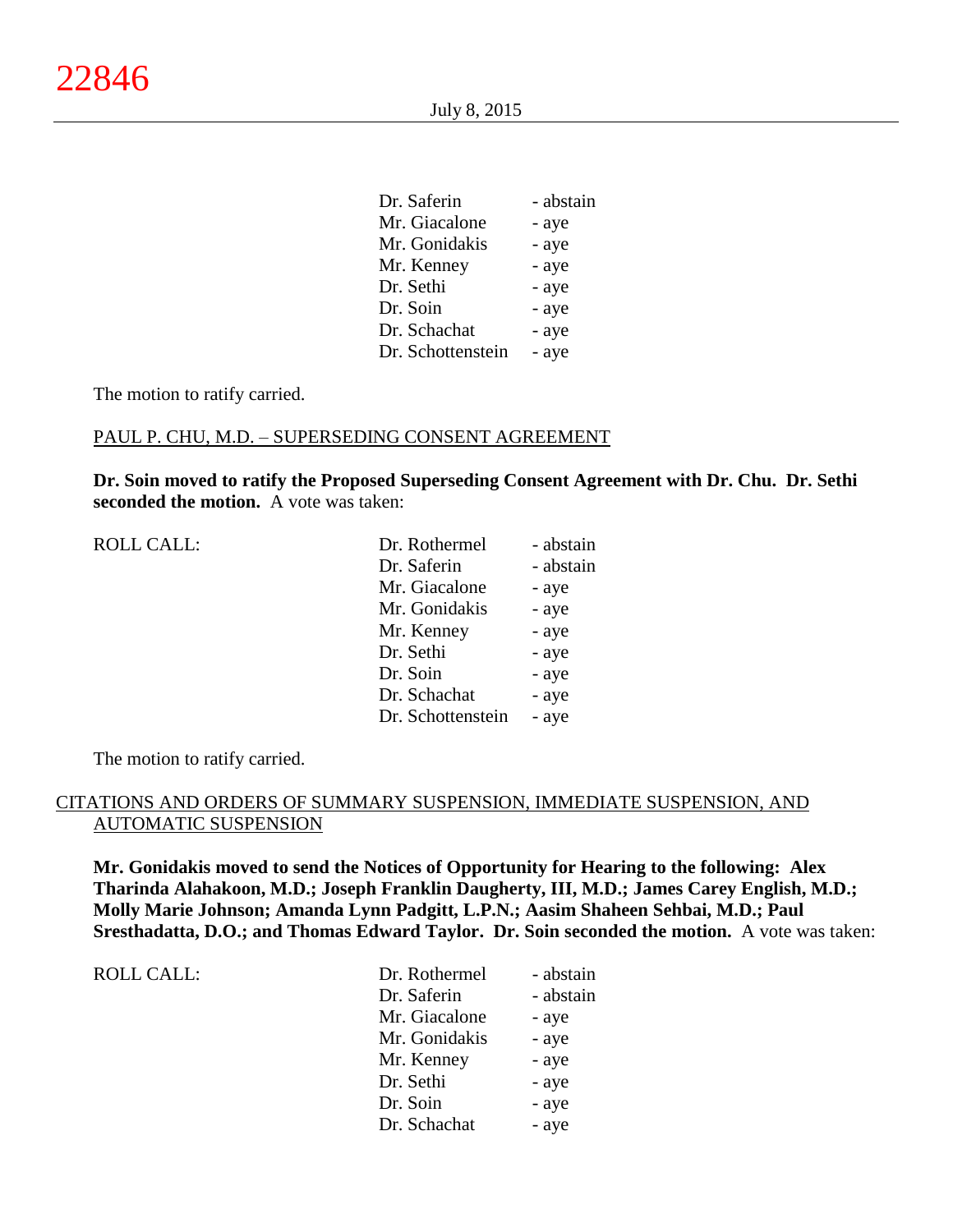Dr. Schottenstein - aye

The motion to send carried.

#### APPOINTMENT TO COMMITTEE ON PRESCRIPTIVE GOVERNANCE

**Dr. Saferin moved to appoint Dennis Helmuth, M.D., Ph.D., to serve on the Committee on Prescriptive Governance to complete the term that began on June 20, 2015 and that will end on June 19, 2018. Dr. Soin seconded the motion.** A vote was taken:

| <b>ROLL CALL:</b> | Dr. Rothermel     | - aye |
|-------------------|-------------------|-------|
|                   | Dr. Saferin       | - aye |
|                   | Mr. Giacalone     | - aye |
|                   | Mr. Gonidakis     | - aye |
|                   | Mr. Kenney        | - aye |
|                   | Dr. Sethi         | - aye |
|                   | Dr. Soin          | - aye |
|                   | Dr. Schachat      | - aye |
|                   | Dr. Schottenstein | - aye |
|                   |                   |       |

The motion carried.

#### RULES & POLICES

## PROPOSED RULE 4731-31-01

**Dr. Saferin moved to ratify the approval granted by the Medical Board President to file proposed Rule 4731-31-01 with the Joint committee on Agency Rule Review, as was recommended by the Common Sense Initiatives Office. Dr. Soin seconded the motion.** A vote was taken:

ROLL CALL:

| Dr. Rothermel     | - aye |
|-------------------|-------|
| Dr. Saferin       | - aye |
| Mr. Giacalone     | - aye |
| Mr. Gonidakis     | - aye |
| Mr. Kenney        | - aye |
| Dr. Sethi         | - aye |
| Dr. Soin          | - aye |
| Dr. Schachat      | - aye |
| Dr. Schottenstein | - aye |

The motion carried.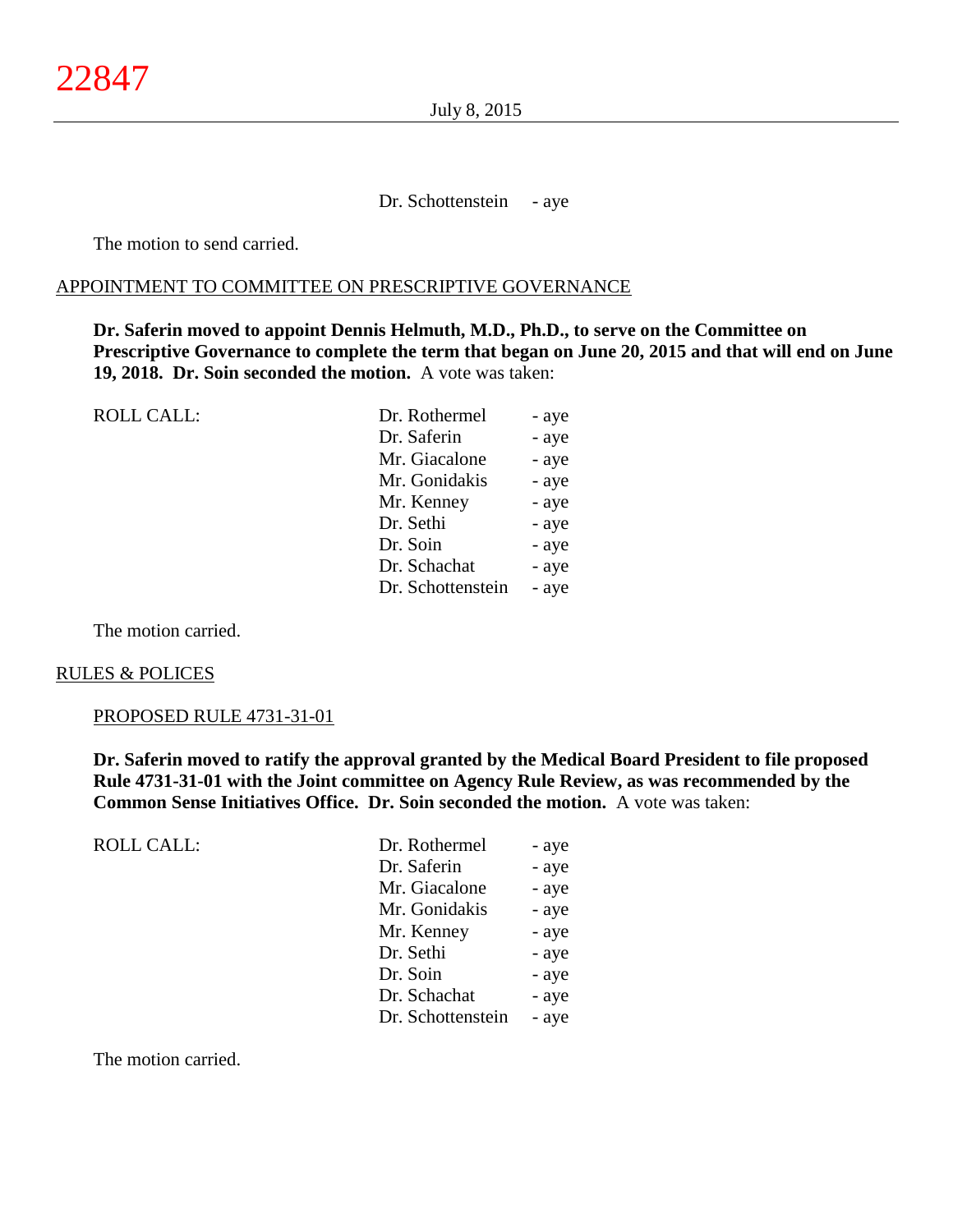# OPERATIONS REPORT

**Human Resources:** Mr. Groeber stated that a tentative offer has been made to a candidate for the Attorney 4 position, pending a background check. The posting for the Chief of Investigations position will come down today and interviews with candidates will be scheduled soon. The second round of interviews for the South Area Investigator Supervisor has been completed and a final decision will be made soon.

Mr. Groeber stated that the Board's new Project Manager, Stuart Nealis, began work two weeks ago. Also, retirement is pending for Kathleen Peterson, attorney in the Board's Standards Review and Intervention section.

**Budget:** Mr. Groeber stated that the Board's case balance has increased from last month by about \$100,000 and now stands at approximately \$4,800,000. Mr. Groeber thanked Ms. Loe for the good work she has done on the Board's budgeting process.

**Information Technology:** Mr. Groeber stated that the e-License 2.0 project continues with the vendor, Deloitte. Mr. Groeber speculated that the e-License 2.0 system will be processing massage therapy license applications by the first full week of August. Mr. Groeber commented that the system is very user-friendly and is what one would expect in a licensure system in this day and age. The e-Licensure 2.0 system is also expected to improve the efficiency of processing the applications.

Mr. Groeber stated that revisions to the Board's telephone system should be complete this week. The revised system will put the caller into a hold pattern if the receptionist is unable to answer. The caller will hear a message explaining that calls will be answered in the order they are received and that the Board's website may have the information the caller is seeking. If there are four callers on hold, new callers will be asked to leave a message that the Board will return promptly. Mr. Groeber stated that this will reduce the time callers spend listening to options by 1.75 minutes. Dr. Schachat opined that if the cost is not unreasonable, then then system should give callers on hold an estimated wait time. Mr. Groeber stated that he will see if that is an available feature.

**Communications and Outreach:** Mr. Groeber stated that the Board members and staff have had a number of meetings regarding controlled substances. Mr. Groeber stated that the Board continues to work with other agencies and organizations on that subject.

**Agency Operations:** Mr. Groeber stated that overall complaints have dropped for the fifth consecutive month thanks to the work of the staff. The number of open complaints now stands at 2,268, a decrease of more than 1,000 from seven months ago.

Mr. Groeber stated that seven expedited licenses were issued last month in an average of 22 days, well below the original target of 28 days. Mr. Groeber stated that licensure statistics continue to show a significant improvement in year-to-year comparisons.

Mr. Groeber stated that Mr. Nealis will work with the Hearing Unit with the goal of speeding up the overall hearing process.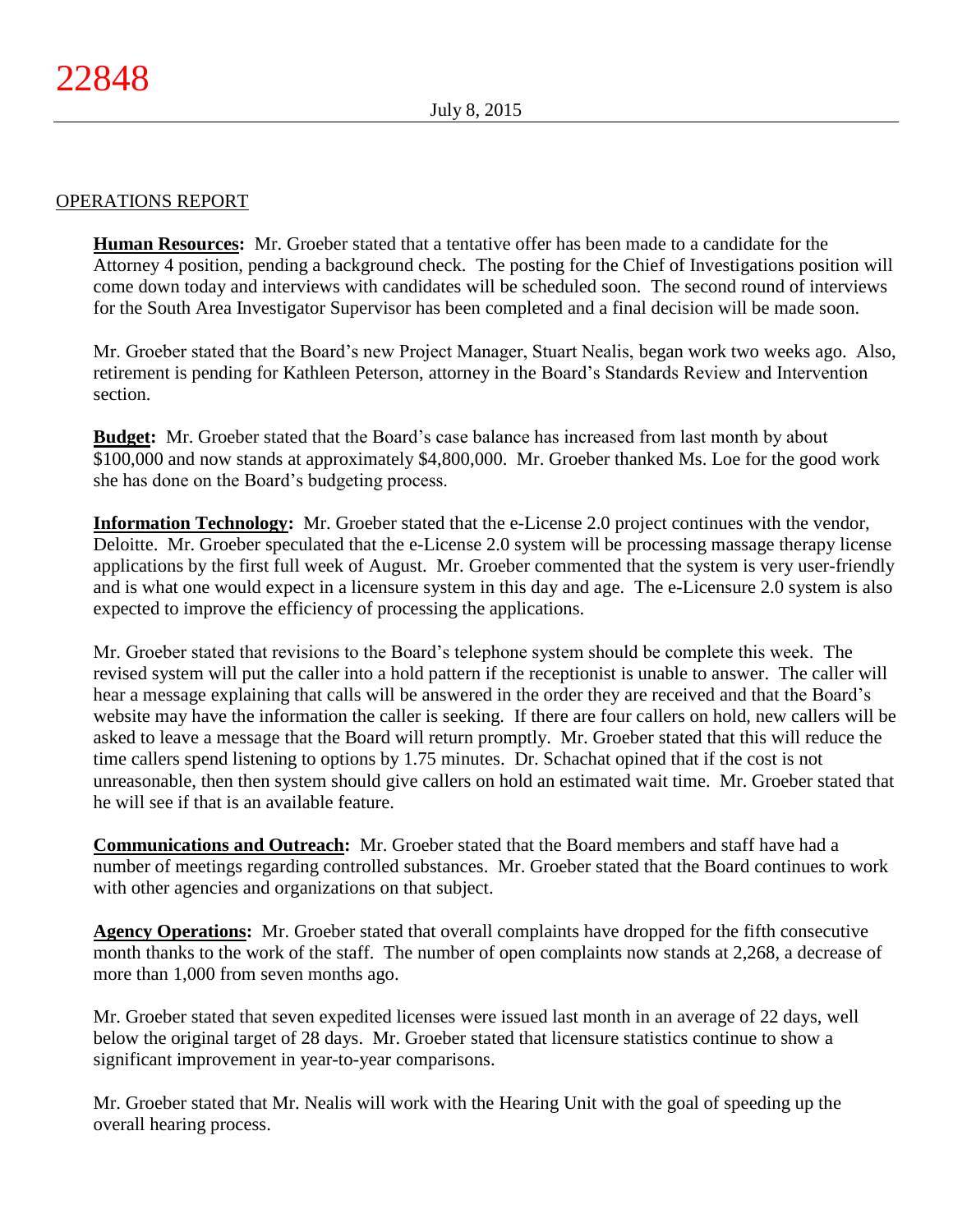Mr. Groeber suggested that the Board consider scheduling another retreat in November or December 2015. Mr. Groeber stated that significant issues the Board could discuss at such a retreat include administrative fining and new rules.

Dr. Saferin stated that under current processes an applicant cannot be licensed except by vote of the full Board at its regular monthly meetings, which could delay licensure for an applicant by up to 30 days. Dr. Saferin stated that if voting to approve licensure could be performed by email, then applicants could be licensed immediately. Mr. Groeber stated that current law requires a vote by the Board in a public meeting in order to license an applicant. Ms. Anderson noted that the law allows for expedited licensure applicants to be approved by the Secretary and Supervising Member.

Mr. Groeber suggested that the Board pursue a change in statute to allow licensure applicants to be approved by the Secretary and Supervising Member outside of a public meeting. Mr. LaCross stated that he and Mr. Miller can work on draft legislation to accomplish this goal. Mr. Kenney opined that this would be an important initiative and should be a short-term goal for the Board. Mr. Groeber stated that he will provide an update at the Board's Policy Committee meeting in August.

# REPORTS BY ASSIGNED COMMITTEES

# FINANCE COMMITTEE

Mr. Loe stated that in May the Board had \$716,000 in revenue and \$640,000 in expenses. For the Fiscal Year 2015 the Board's cash balance increased from about \$4,200,000 to about \$4,800,000. The Board started the current Fiscal Year on July 1 with an appropriation of \$9,467,000, an increase of about \$300,000 from the previous year. Ms. Loe stated that since the Board underspent its budget from last year, it will be able to afford the mandated 2.5% increase in salaries as well as other initiatives.

Mr. Gonidakis asked if the 2.5% salary increase was included in the recently-passed budget. Ms. Loe replied that per instructions from the Office of Budget and Management (OBM), the budget proposal did not include the 2.5% increase. However, the Board received funding for four additional positions which will not be filled and those funds can go towards the increase. Ms. Loe stated that should there be unanticipated problems covering the salary increase there will be an opportunity to discuss that with the OBM.

# TRAVEL AUTHORIZATION

**Dr. Saferin moved to approve travel expenses in accordance with state travel policy for A.J. Groeber, Executive Director, to attend the Tri-Regulator Symposium on October 6 and 7, 2015 in Arlington, Virginia. Dr. Saferin further moved that Mr. Groeber serve as the Board's Voting Delegate and attend the 2015 Federation of State Massage Therapy Board's annual meeting on October 8 to 10, 2015 in Albuquerque, New Mexico. Dr. Saferin further moved to find that Mr. Groeber's attendance at both conferences is in connection with his duties as, and is related to his position as, Executive Director, for the State Medical Board of Ohio. Dr. Sethi seconded the motion.**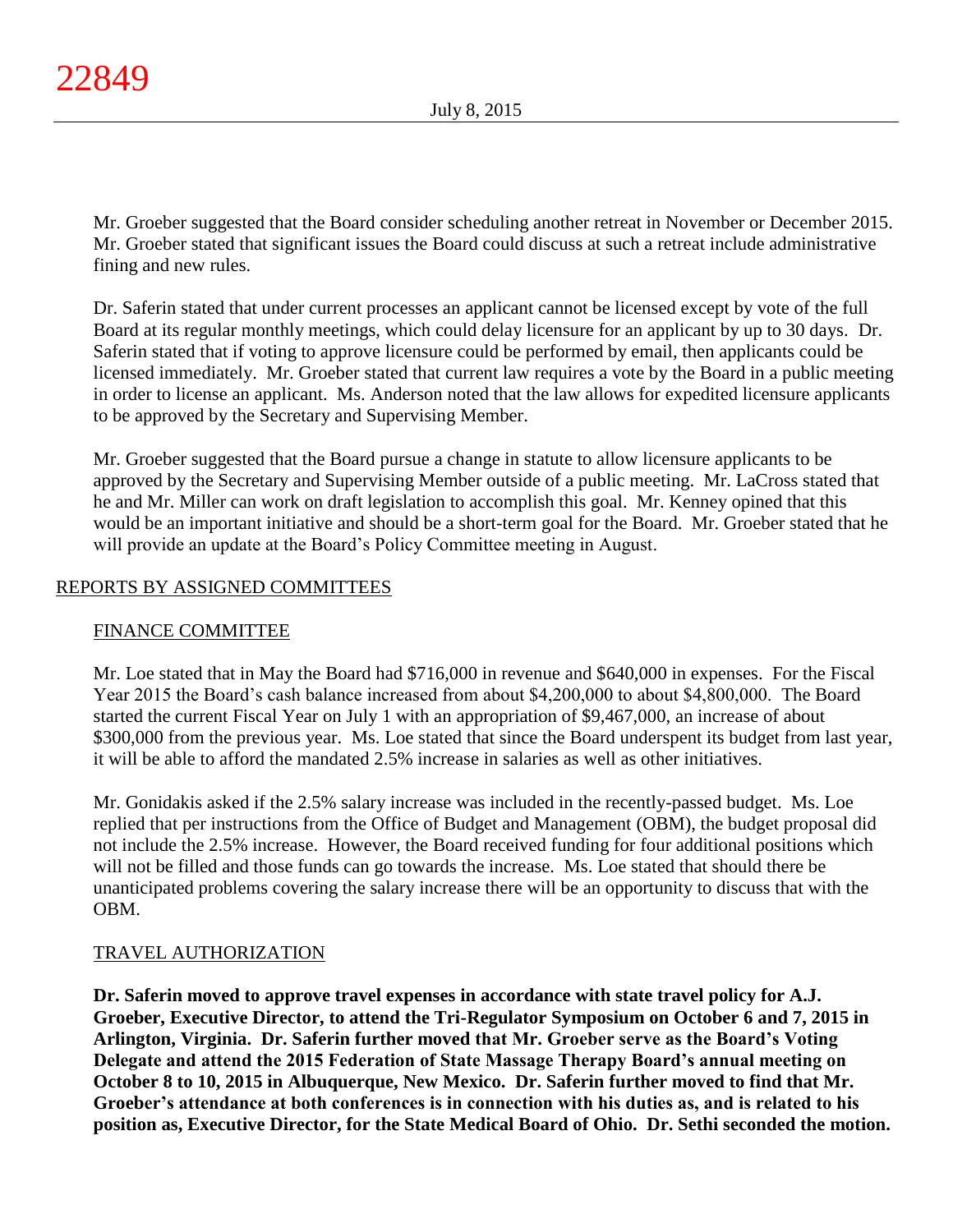A vote was taken:

 $ROLL CALL$ :

| Dr. Rothermel     | - aye |
|-------------------|-------|
| Dr. Saferin       | - aye |
| Mr. Giacalone     | - aye |
| Mr. Gonidakis     | - aye |
| Mr. Kenney        | - aye |
| Dr. Sethi         | - aye |
| Dr. Soin          | - aye |
| Dr. Schachat      | - aye |
| Dr. Schottenstein | - aye |
|                   |       |

The motion carried.

Mr. Kenney stated that as President of the Board he always has a concern about the Executive Director and other staff being away from the office too much due to travel. Mr. Kenney stated Mr. Groeber has not been absent from the Board too often, but he felt that the Board should carefully consider travel requests.

## EXECUTIVE DIRECTOR COMPENSATION

**Dr. Saferin moved to approve a 2.5% increase in compensation to the Executive Director, to be effective in the pay period which includes July 1, 2015, subject to approval of the Governor's office. Mr. Giacalone seconded the motion.** A vote was taken:

| <b>ROLL CALL:</b> | Dr. Rothermel     | - aye |
|-------------------|-------------------|-------|
|                   | Dr. Saferin       | - aye |
|                   | Mr. Giacalone     | - aye |
|                   | Mr. Gonidakis     | - aye |
|                   | Mr. Kenney        | - aye |
|                   | Dr. Sethi         | - aye |
|                   | Dr. Soin          | - aye |
|                   | Dr. Schachat      | - aye |
|                   | Dr. Schottenstein | - aye |

The motion carried.

Mr. Kenney stated that some have questioned whether the Board members should also receive an increase in pay rates. Mr. Kenney stated that he is not interested in any such increase, but he asked if any other Board member wished to discuss this matter. No Board member wished to discuss this topic.

## **PUBLICATION**

Mr. Kenney stated that work continues on the proposed publication that, if the Board approves, will be produced and distributed to interested parties. Mr. Kenney opined that such a publication will be a good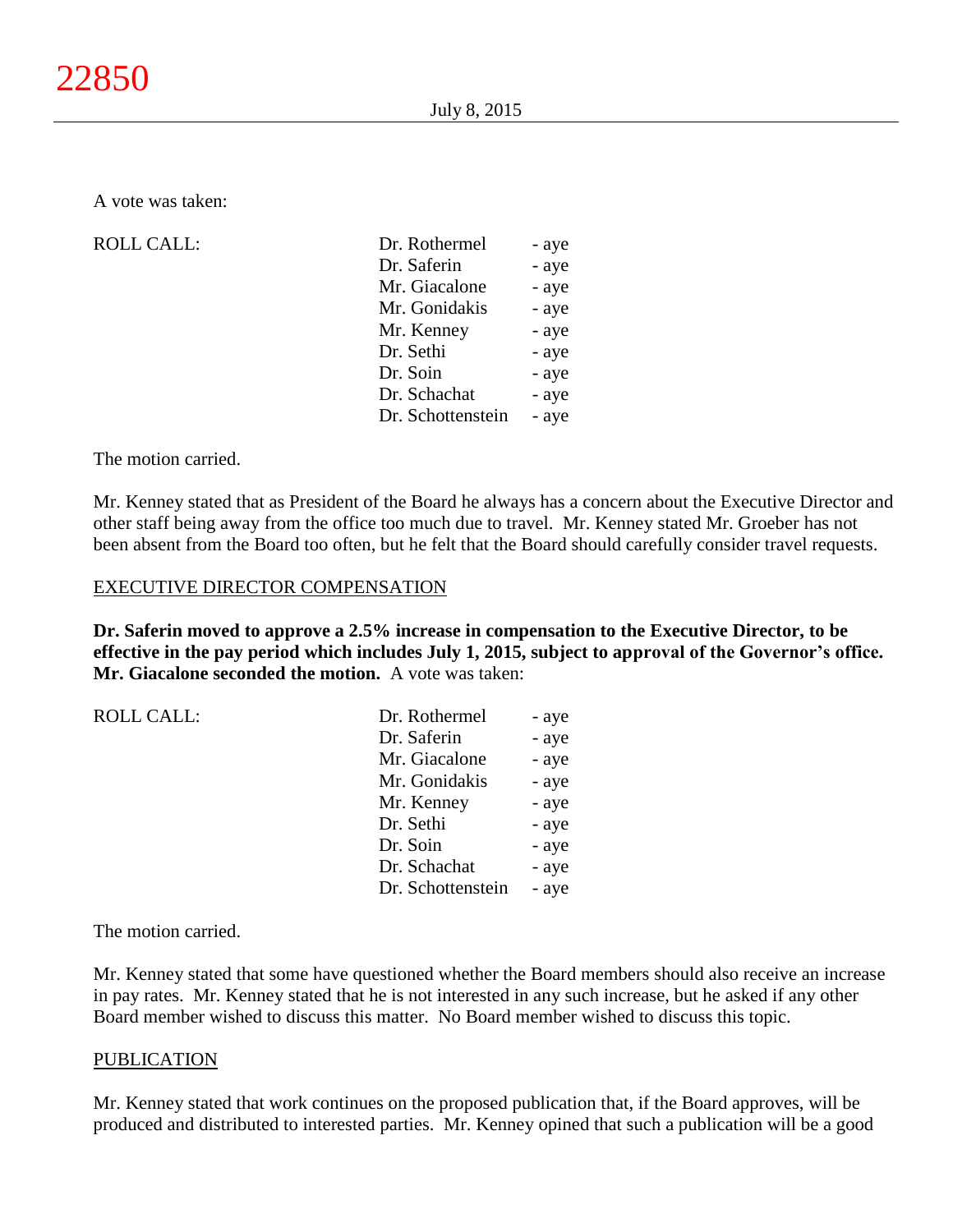marketing tool and will be very professional.

# FINING AUTHORITY

Mr. Kenney stated that the Board's fining authority has been approved by the Legislature and will become effective on October 1. Mr. LaCross stated that the Board will need to develop disciplinary guidelines for the use of the fining authority. Mr. Kenney indicated that members of the Finance Committee will provide input regarding the details of the fining guidelines, which will then be discussed by the full Board. Dr. Sethi suggested that the Board examine the fining practices of other state medical boards which already have such authority. Mr. Kenney agreed and stated that the examination of fining by other state medical boards has been undertaken. Dr. Sethi further suggested that the time and effort put into an investigation should be considered when determining fines.

Dr. Saferin thanked Mr. LaCross for his work in getting the Board's fining authority passed in the legislature. Mr. Kenney echoed Dr. Saferin's comments and opined that the Board should also thank the legislators who supported the initiative.

# POLICY COMMITTEE

# ONE-BITE REPORTING EXEMPTION

Mr. Gonidakis stated that the Policy Committee had a robust discussion of the one-bite reporting exemption. Mr. Gonidakis stated that a draft of the one-bite legislation may be available next week. Mr. Gonidakis hoped to have the legislation passed before the end of 2015.

# INTERSTATE LICENSURE COMPACT

Ms. Anderson stated that the Policy Committee reviewed a draft of an open letter to the Board's licensees outlining the Board's position on a proposed interstate licensure compact. The Policy Committee approved a revised letter which listed the loss of self-determination as the first basis for the Board's opposition and financial issues as the second basis.

Dr. Saferin suggested that the letter, if approved by the Board, should bear the Board President's signature with the other Board members listed by name. The Board agreed.

# **Dr. Saferin moved to send the open letter regarding the interstate licensure compact as discussed. Mr. Gonidakis seconded the motion.** A vote was taken:

| <b>ROLL CALL:</b> | Dr. Rothermel | - aye |
|-------------------|---------------|-------|
|                   | Dr. Saferin   | - aye |
|                   | Mr. Giacalone | - aye |
|                   | Mr. Gonidakis | - aye |
|                   | Mr. Kenney    | - aye |
|                   | Dr. Sethi     | - aye |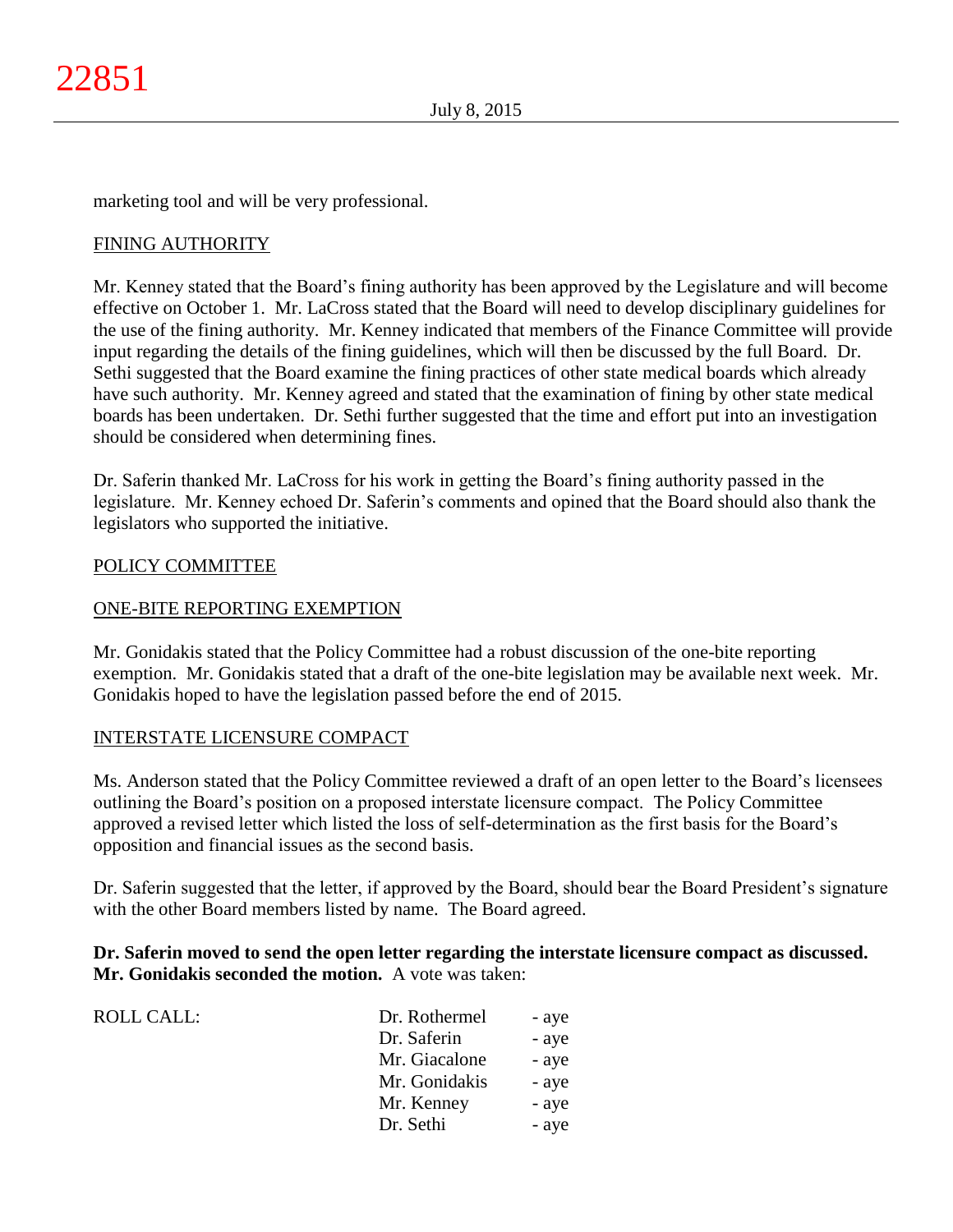| Dr. Soin          | - aye |
|-------------------|-------|
| Dr. Schachat      | - aye |
| Dr. Schottenstein | - aye |

The motion carried.

# BOARD OF PHARMACY NALOXONE PROTOCOL

Ms. Anderson stated that the Board of Pharmacy is required to consult with the State Medical Board and the Department of Health on setting protocols for pharmacies and pharmacy interns to be able to dispense naloxone without a prescription.

**Dr. Saferin moved to approve the Board of Pharmacy's rule regarding naloxone protocols. Mr. Giacalone seconded the motion.** A vote was taken:

| <b>ROLL CALL:</b> |  |
|-------------------|--|
|-------------------|--|

| <b>ROLL CALL:</b> | Dr. Rothermel     | - aye |
|-------------------|-------------------|-------|
|                   | Dr. Saferin       | - aye |
|                   | Mr. Giacalone     | - aye |
|                   | Mr. Gonidakis     | - aye |
|                   | Mr. Kenney        | - aye |
|                   | Dr. Sethi         | - aye |
|                   | Dr. Soin          | - aye |
|                   | Dr. Schachat      | - aye |
|                   | Dr. Schottenstein | - aye |

The motion carried.

# LICENSURE COMMITTEE

## LICENSURE APPLICATION REVIEWS

## KAREN SUE COOKSEY, M.T.

**Dr. Saferin moved to approve Ms. Cooksey's request for restoration of her license to practice massage therapy in Ohio, pending successful completion of the Massage and Bodywork Licensing Examination (MBLEX). Dr. Rothermel seconded the motion.** A vote was taken:

ROLL CALL:

| Dr. Rothermel | - aye |
|---------------|-------|
| Dr. Saferin   | - aye |
| Mr. Giacalone | - aye |
| Mr. Gonidakis | - aye |
| Mr. Kenney    | - aye |
| Dr. Sethi     | - aye |
| Dr. Soin      | - aye |
|               |       |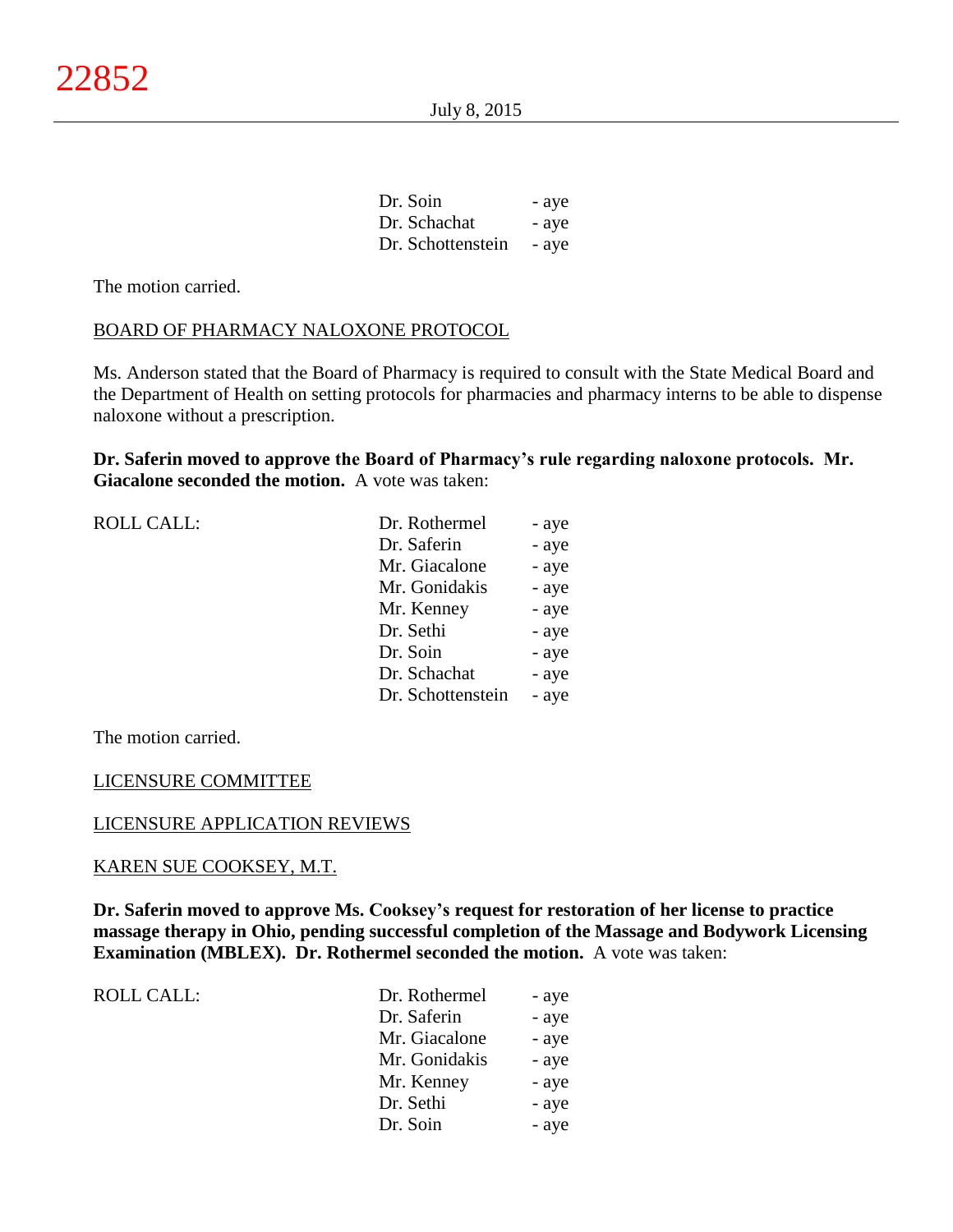July 8, 2015

| Dr. Schachat      | - aye |
|-------------------|-------|
| Dr. Schottenstein | - aye |

The motion carried

# KEVIN ROBERT LYNCH, M.T.

**Dr. Saferin moved to approve Mr. Lynch's request for restoration of his license to practice massage therapy in Ohio, pending successful completion of the Massage and Bodywork Licensing Examination (MBLEX). Dr. Rothermel seconded the motion.** A vote was taken:

ROLL CALL:

| Dr. Rothermel     | - aye |
|-------------------|-------|
| Dr. Saferin       | - aye |
| Mr. Giacalone     | - aye |
| Mr. Gonidakis     | - aye |
| Mr. Kenney        | - aye |
| Dr. Sethi         | - aye |
| Dr. Soin          | - aye |
| Dr. Schachat      | - aye |
| Dr. Schottenstein | - aye |

The motion carried.

## COMPLIANCE COMMITTEE

Mr. Giacalone stated that on June 10, 2015, the Compliance Committee met with Thomas M. Bender, A.A.; Aimee L. Hawley, M.D.; Richard M. Kincaid, M.D.; Alddo A. Molinar, M.D.; and Chad W. Ulmer, M.D., and moved to continue them under the terms of their respective Board actions. The Compliance Committee accepted Compliance staff's report of conferences on May 11th and 12th, 2015.

## TREATMENT PROVIDER APPLICATIONS

Mr. Giacalone stated that the Compliance Committee recommended that the applications for Certificate of Good Standing from Oakview Behavioral Health and Santé Center for Healing be approved in accordance with Section 4731.25, Ohio Revised Code, and Chapter 4731-16, Ohio Administrative Code.

**Mr. Giacalone moved to approve the Renewal Application for Certificate of Good Standing as a Treatment Provider for Impaired Practitioners from Oakview Behavioral Health. Dr. Saferin seconded the motion.** A vote was taken:

| ROLL CALL: | Dr. Rothermel | - aye |
|------------|---------------|-------|
|            | Dr. Saferin   | - aye |
|            | Mr. Giacalone | - aye |
|            | Mr. Gonidakis | - aye |
|            |               |       |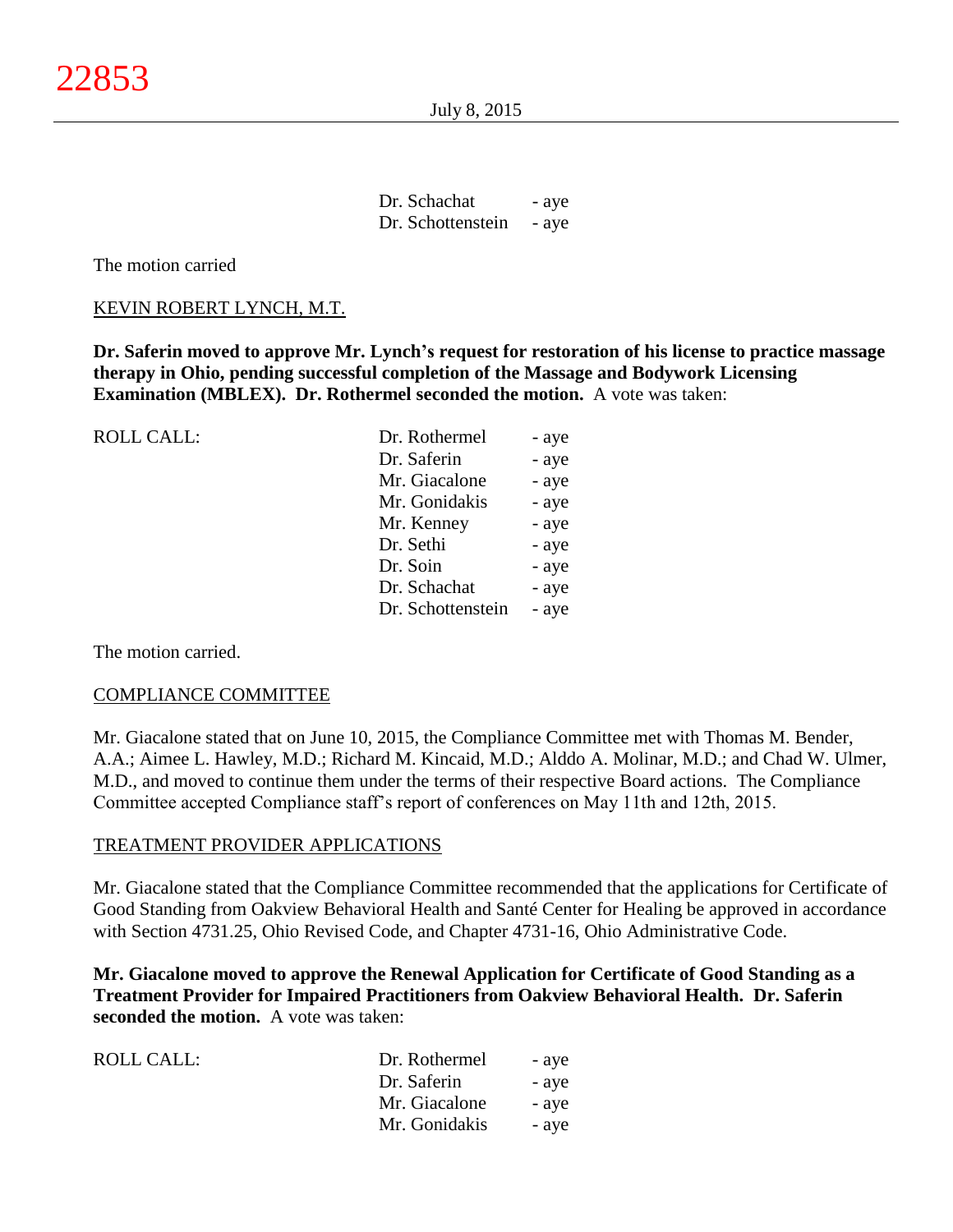| Mr. Kenney        | - aye |
|-------------------|-------|
| Dr. Sethi         | - aye |
| Dr. Soin          | - aye |
| Dr. Schachat      | - aye |
| Dr. Schottenstein | - aye |

The motion carried.

**Mr. Giacalone moved to approve the Application for Certificate of Good Standing as a Treatment Provider for Impaired Practitioners from Santé Center for Healing. Dr. Saferin seconded the motion.** A vote was taken:

| <b>ROLL CALL:</b> | Dr. Rothermel     | - aye |
|-------------------|-------------------|-------|
|                   | Dr. Saferin       | - aye |
|                   | Mr. Giacalone     | - aye |
|                   | Mr. Gonidakis     | - aye |
|                   | Mr. Kenney        | - aye |
|                   | Dr. Sethi         | - aye |
|                   | Dr. Soin          | - aye |
|                   | Dr. Schachat      | - aye |
|                   | Dr. Schottenstein | - aye |
|                   |                   |       |

The motion carried.

#### PROBATIONARY REQUESTS

Mr. Kenney advised that at this time he would like the Board to consider the probationary requests on today's consent agenda. Mr. Kenney asked if any Board member wished to discuss a probationary request separately. No Board member wished to discuss a probationary request separately.

**Dr. Sethi moved to accept the Compliance staff's Reports of Conferences and the Secretary and Supervising Member's recommendations as follows:**

 **To grant Valentino J. Bianco, III, D.O.'s request for approval for the drug testing and alcohol and drug rehabilitation meeting attendance monitoring be conducted by the Pennsylvania State Board of Osteopathic Medicine;**

 **To grant Franklin D. Demint, D.O.'s request for approval of** *Intensive Course in Medical Documentation: Clinical, Legal and Economic Implications for Healthcare Providers***, offered by Case Western Reserve University; and approval of** *The PBI Medical Record Keeping Course***, offered by the University of California Irvine School of Medicine; and to deny approval of** *Appropriate Prescribing of Controlled Substances for Physician Assistants***, offered by the Medical University of South Carolina;**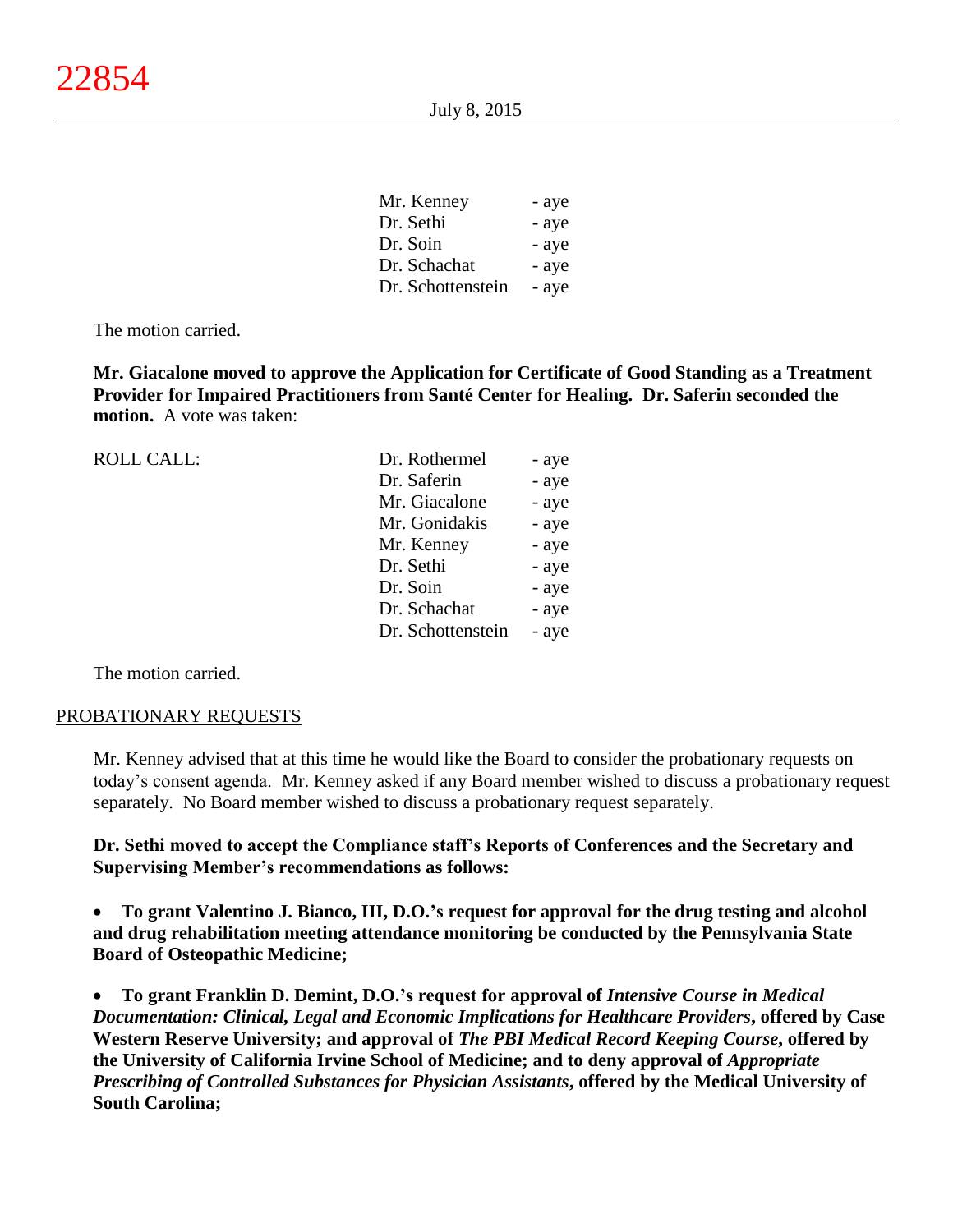**To grant Bradley E. Dickson, M.D.'s, request for reduction in appearances to every six months;**

 **To grant David Jay Fishman, M.D.'s request for approval of** *Intensive Course in Medical Ethics, Boundaries and Professionalism***, offered by Case Western Reserve University, required prior to reinstatement;**

 **To grant Deborah Lynne Frankowski, M.D.'s request for reduction in drug and alcohol meeting attendance requirements to two meetings per week with a minimum of ten meetings per month; and reduction in appearances to every six months;**

- **To grant Wesley F. Hard, M.D.'s request for reduction in appearances to every six months;**
- **To grant Matthew R. Harris, D.O.'s request for reduction in appearances to every six months;**

 **To grant Aimee Lynn Hawley, M.D.'s request for approval of** *Professionalism in Everyday Practice: The Physician Charter***, offered by the Radiological Society of North America; and approval of** *Ethics 11: Ethical Guidelines***, offered by Peachtree Professional Education, Inc., required within the first year of probation;**

 **To grant David Miller Heydt, M.D.'s request for approval of the Maryland Professional Rehabilitation Program to conduct the drug testing requirements while residing and practicing in Maryland;**

 **To grant David M. Hughes, D.O.'s request for approval of** *Pain Care for Primary Care***, offered by the American Pain Society, required prior to reinstatement;**

 **To grant Zafar Iqbal, M.D.'s request for release from the terms of his April 11, 2012 Consent Agreement;**

 **To grant Andrew Russell Kaufman, M.D.'s request for release from the terms of his March 10, 2011 Consent Agreement;**

 **To grant I. Praveen Kumar, M.D.'s request for approval of Rani A. Lakhi, M.D., to serve as the new monitoring physician;**

 **To grant Adam C. Maier, D.O.'s request for approval of Evan J. Wuthrick, M.D., to serve as the monitoring physician; determination of the frequency and number of charts to be reviewed at 10 charts per month; and approval of Darryl J. Brush, M.D., to serve as the treating psychiatrist;**

 **To grant Bruce J. Merkin, M.D.'s request for approval of Richard J. DeFranco, M.D., to serve as the new monitoring physician;**

**To grant Siva Rao Murthy, M.D.'s request for discontinuance of the drug log requirement;**

**To grant Pooranand Palaparty, M.D.'s request for approval of** *Intensive Course in Medical*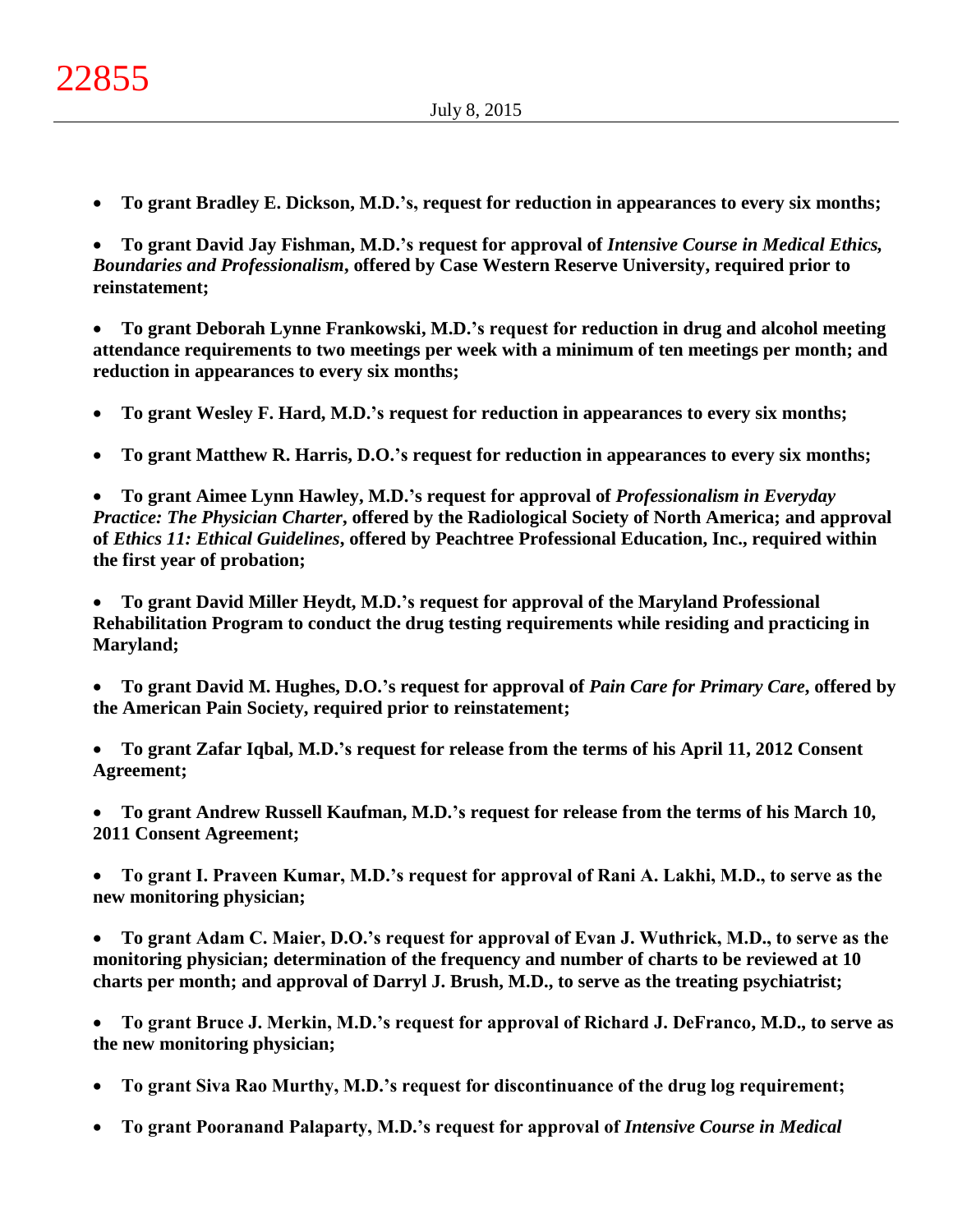*Ethics, Boundaries and Professionalism***, administered by Case Western Reserve University;**

 **To grant Michael J. Palma, M.D.'s request for approval of Deborah Como-Kepler, PsyD., to serve as the new psychotherapist; and**

 **To grant Shannon Lee Swanson, D.O.'s request for approval of** *Intensive Course in Controlled Substance Prescribing***, administered by Case Western Reserve University, to fulfill the controlled substance prescribing course requirement.**

**D. Soin seconded the motion.** A vote was taken:

ROLL CALL:

| Dr. Rothermel     | - aye |
|-------------------|-------|
| Dr. Saferin       | - aye |
| Mr. Giacalone     | - aye |
| Mr. Gonidakis     | - aye |
| Mr. Kenney        | - aye |
| Dr. Sethi         | - aye |
| Dr. Soin          | - aye |
| Dr. Schachat      | - aye |
| Dr. Schottenstein | - aye |
|                   |       |

The motion carried.

# REINSTATEMENT REQUESTS

## KYLE F. MILLS, M.D.

**Mr. Gonidakis moved that the request for the reinstatement of the license of Kyle F. Mills, M.D., be approved, effective immediately, subject to the probationary terms and conditions as outlined in the November 5, 2014 Board Order for a minimum of five years. Dr. Sethi seconded the motion.** A vote was taken:

| <b>ROLL CALL:</b> | Dr. Rothermel     | - abstain |
|-------------------|-------------------|-----------|
|                   | Dr. Saferin       | - abstain |
|                   | Mr. Giacalone     | - aye     |
|                   | Mr. Gonidakis     | - aye     |
|                   | Mr. Kenney        | - aye     |
|                   | Dr. Sethi         | - aye     |
|                   | Dr. Soin          | - aye     |
|                   | Dr. Schachat      | - aye     |
|                   | Dr. Schottenstein | - aye     |
|                   |                   |           |

The motion carried.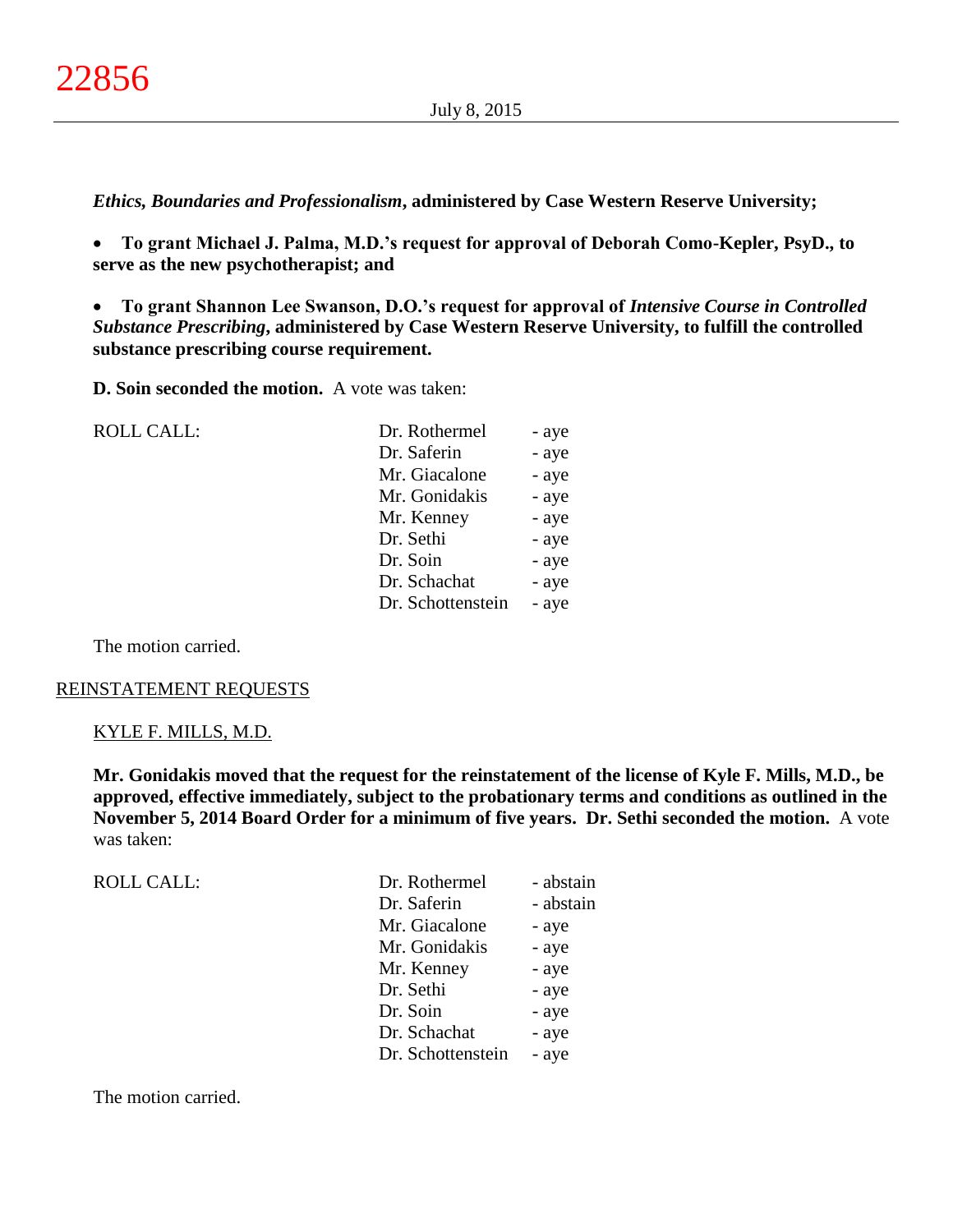## RAPHAEL N. NGENGWE, M.D.

# **Mr. Giacalone moved that the request for the reinstatement of the license of Raphael N. Ngengwe, M.D., be approved, effective immediately. Dr. Soin seconded the motion.** A vote was taken:

| <b>ROLL CALL:</b> | Dr. Rothermel     | - abstain |
|-------------------|-------------------|-----------|
|                   | Dr. Saferin       | - abstain |
|                   | Mr. Giacalone     | - aye     |
|                   | Mr. Gonidakis     | - aye     |
|                   | Mr. Kenney        | - aye     |
|                   | Dr. Sethi         | - aye     |
|                   | Dr. Soin          | - aye     |
|                   | Dr. Schachat      | - aye     |
|                   | Dr. Schottenstein | - aye     |

The motion carried.

## FINAL PROBATIONARY APPEARANCES

## LYNNE A. EATON, M.D.

Dr. Eaton was appearing before the Board pursuant to her request for release from the terms of her March 10, 2010 Consent Agreement. Ms. Bickers reviewed Dr. Eaton's history with the Board.

In response to questions from Dr. Soin, Dr. Eaton stated that her recovery is going very well and she has significantly more support than she had before. Dr. Eaton stated that previously she had not fully committed to Alcoholics Anonymous (AA), but now she has a wonderful sponsor and great friends in AA. Dr. Eaton stated that her children now understand more about how addiction as affected her and how important sobriety is.

Dr. Soin, noting Dr. Eaton's past with the Board and her multiple tolling issues, asked what life changes Dr. Eaton has made to assure the Board and the public. Dr. Eaton replied that she will continue with her recovery program after she is released from her Consent Agreement and will probably do periodic urine screens with her psychiatrist as well.

Dr. Soin asked what led to Dr. Eaton's two incidents of noncompliance with her Consent Agreement, which resulted in the tolling of her probationary period. Dr. Eaton replied that in the first incident she forgot to provide a urine screen because she had just started a new job and moved into a new home. Dr. Eaton stated that in the second incident she was in Europe and, due to a misunderstanding on her part, she attended only nine AA meetings that month instead of the required ten.

Responding to further questioning, Dr. Eaton stated that she is currently practicing cosmetic medicine, though she was uncertain if that would be her practice in the long-term. Dr. Eaton also responded that she has no access to controlled substances at her work.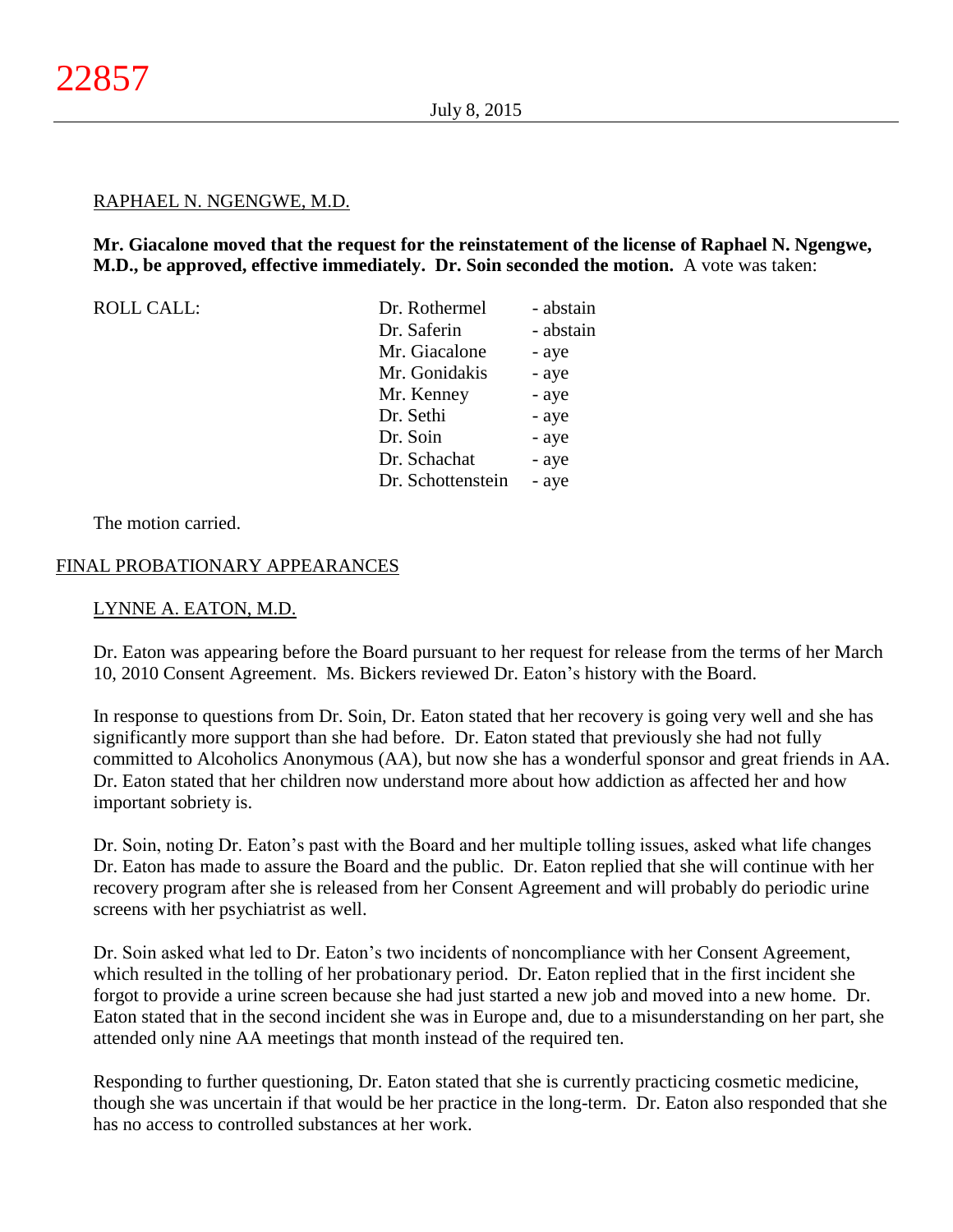Mr. Kenney exited the meeting at this time. Mr. Gonidakis assumed the chair.

**Dr. Soin moved to release Dr. Eaton from the terms of her March 10, 2010 Consent Agreement. Mr. Giacalone seconded the motion.** A vote was taken:

| <b>ROLL CALL:</b> | Dr. Rothermel     | - abstain |
|-------------------|-------------------|-----------|
|                   | Dr. Saferin       | - abstain |
|                   | Mr. Giacalone     | - aye     |
|                   | Mr. Gonidakis     | - aye     |
|                   | Dr. Sethi         | - aye     |
|                   | Dr. Soin          | - aye     |
|                   | Dr. Schachat      | - aye     |
|                   | Dr. Schottenstein | - aye     |

The motion carried.

# JOSEPH BRIAN KAISER, M.T.

Mr. Kaiser was appearing before the Board pursuant to his request for release from the terms of his May 8, 2013 Consent Agreement. Ms. Bickers reviewed Mr. Kaiser's history with the Board.

Dr. Soin noted that Mr. Kaiser had represented himself to his employers and the public as being actively licensed as a massage therapist when he was not. Dr. Soin asked if Mr. Kaiser had done so intentionally. Mr. Kaiser answered that at that time he had not practiced massage therapy for seven years because he had been caring for his father, who had cancer. When Mr. Kaiser returned to practice following the death of his father he forgot to reinstate his expired massage therapy license. Mr. Kaiser stated that the Board's renewal reminders were sent to an old business address and he never received them. Mr. Kaiser stated that he is at fault and he had never purposefully tried to practice as a massage therapist without the Board's consent. Mr. Kaiser stated that he respects the authority of the Board and he welcomes the Board's oversight of the practice of massage therapy in Ohio.

Dr. Soin asked if Mr. Kaiser has made changes to ensure that he receives correspondence from the Board in the future. Mr. Kaiser stated that Ms. Bickers and Ms. Jones have been very helpful in getting the proper addresses in order. Responding to questions regarding his current practice, Mr. Kaiser stated that he practices in salons in Columbus and Wooster two days per week in each location. Mr. Kaiser stated that his work is going well and things have settled down in his personal life.

**Dr. Soin moved to release Mr. Kaiser from the terms of his May 8, 2013 Consent Agreement. Mr. Giacalone seconded the motion.** A vote was taken:

| ROLL CALL: | Dr. Rothermel | - abstain |
|------------|---------------|-----------|
|            | Dr. Saferin   | - abstain |
|            | Mr. Giacalone | - ave     |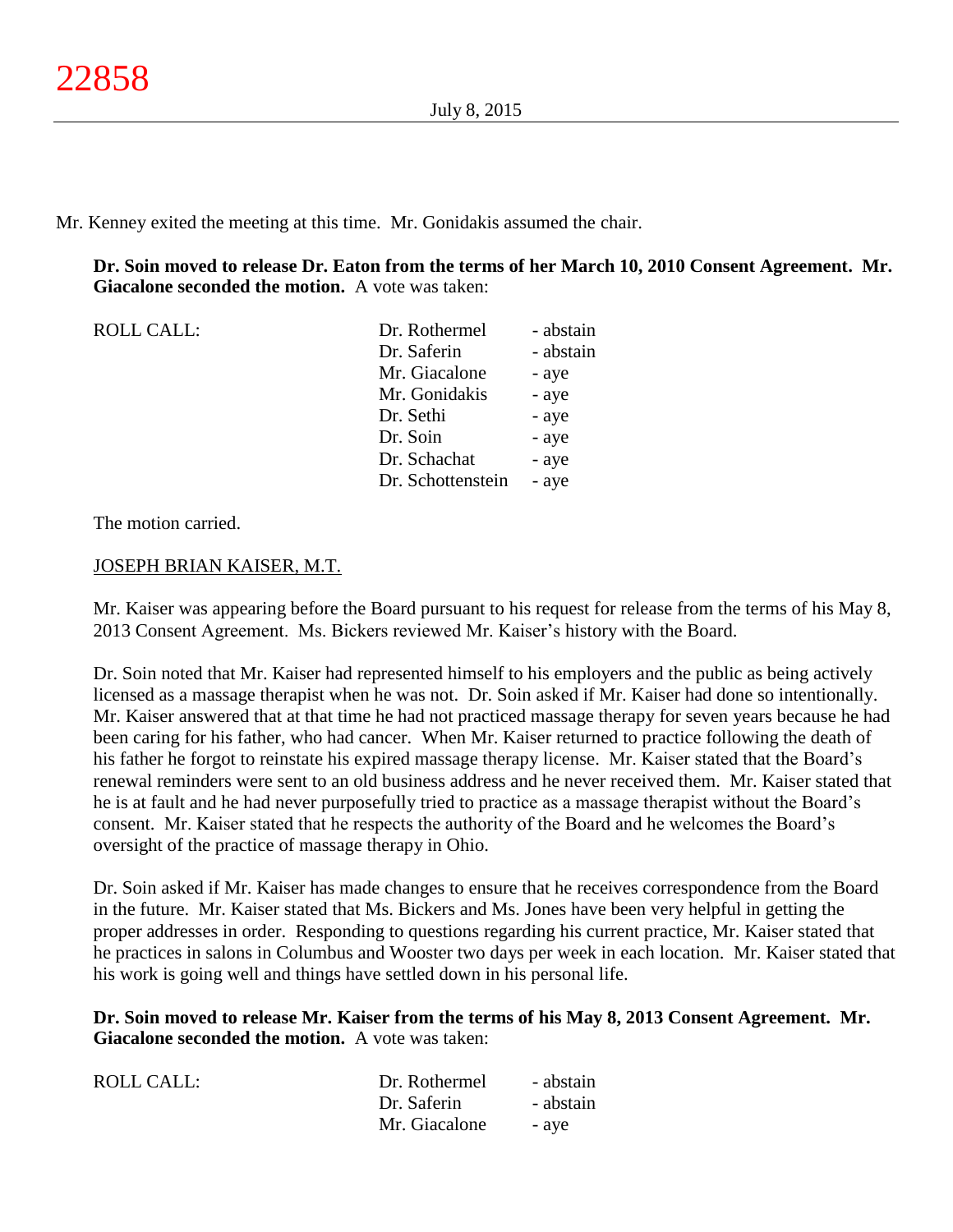| Mr. Gonidakis     | - aye |
|-------------------|-------|
| Dr. Sethi         | - aye |
| Dr. Soin          | - aye |
| Dr. Schachat      | - aye |
| Dr. Schottenstein | - ave |

The motion carried.

#### WENDY A. MILLIS, M.D.

Dr. Millis was appearing before the Board pursuant to her request for release from the terms of her June 12, 2013 Consent Agreement. Ms. Bickers reviewed Dr. Millis' history with the Board. Ms. Bickers noted that the Board is still awaiting receipt of Dr. Millis' monitoring report.

Dr. Soin asked Dr. Millis how she is coping with her depression and how she is being treated. Dr. Millis replied that her situation is much improved and she sees a psychiatrist twice per month. Dr. Millis stated that she has gone back to working full-time and is also engaged in outside social activities to maintain balance in her life.

Mr. Kenney returned to the meeting at this time and resumed the chair.

Dr. Soin asked if returning to full-time work has caused Dr. Millis any additional stress. Dr. Millis replied that her return to full-time work did not result in additional stress and her work is going quite well. Dr. Soin asked about Dr. Millis' practice plans for the future. Dr. Millis responded that she will continue to practice full-time as a pediatrician and will continue with her therapy twice per month. Asked about her family support, Dr. Millis replied that she has very strong support both at home and at work.

**Dr. Soin moved to release Dr. Millis from the terms of her June 12, 2013 Consent Agreement, upon receipt of the monitoring report. Mr. Giacalone seconded the motion.** A vote was taken:

| <b>ROLL CALL:</b> | Dr. Rothermel     | - abstain |
|-------------------|-------------------|-----------|
|                   | Dr. Saferin       | - abstain |
|                   | Mr. Giacalone     | - aye     |
|                   | Mr. Gonidakis     | - aye     |
|                   | Mr. Kenney        | - aye     |
|                   | Dr. Sethi         | - aye     |
|                   | Dr. Soin          | - aye     |
|                   | Dr. Schachat      | - aye     |
|                   | Dr. Schottenstein | - aye     |
|                   |                   |           |

The motion carried.